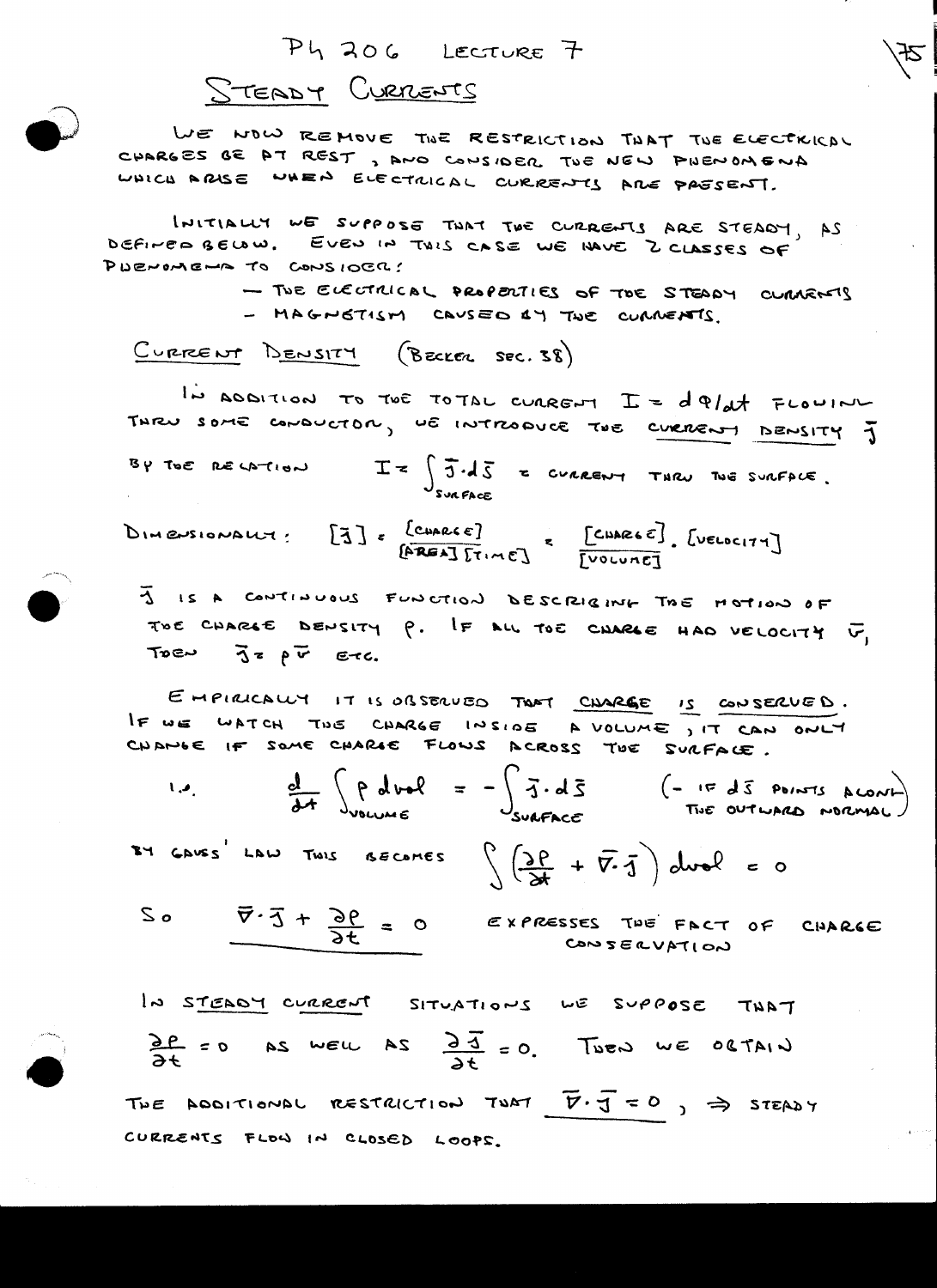ONM's LAW (BECKEL SEC 39)

IN MANY PRACTICAL CASES THERE IS A SIMPLE RELATION BETWEEN THE CURRENT DENSITY AND THE ELECTRIC FIELD:

 $7z < \overline{E}$  where  $6z =$  CONDUCTIVITY

G IS A CONSTANT OF THE MATERIAL UNDER GOUSIOURTION

WE RECOVER THE USUAL FORM OF ONM'S LAW BY CONSIDERING A VOLUME OF MATERIAL OF LEWSTH L ALONG TWE DIRECTION OF E  $\overline{3}$  or  $\overline{4}$   $\overline{4}$  area A

TOEN TOE TOTAL CURRENT IS I= JA, WHILE TIKE POTENTIAL DROP ACRASS TWE VOLUME IS  $V = \int \vec{E} \cdot \vec{J} = E L$ 

 $s \circ V = \frac{11}{\sqrt{6}} = \frac{1}{\sqrt{6}}$ 

HENCE IF WE DEFINE RZ L = RESISTANCE OF THE VOLUME

TOEN V= IR AS USUAL. NOTE THAT TOE DEFINITION OF RESISTANCE IS VERY DEPENDENT ON GEOMETRY WHILE & IS NOT.

WE RECALL THE BASIC FEATURES OF TWE DRUGE MODEL OF CONDUCTIVITY. (1900)

INSIDE TOE MATERIAL TISERE ARE IN ELECTRAYS PER UNIT VOLUME WOICIA ARE FREE TO MOVE UNDER THE INFLUENCE OF AN APPLIED ELECTRIC FIELD. TOESE ELECTRONS ARE IN TUERMAL MOTION LIKE THAT OF MOLECULES IN A GAS AT TEMPERATURE T. THE ELECTRONS COLLIDE WITH THE FIXED MATERIAL QUITE OFTEN, AND WE LABEL ME MEAN FREE TIME BETWEEN COLLISIONS. DURING TIME T, AN ELECTRAN A QUIRES VELOCITY INCREMENT

$$
\Delta V = \frac{F}{M} T = \frac{vF}{M} T
$$

SUPPOSING THE COLLISIONS HAVE THE EFFECT OF RESETTING THE AVERNAE VELOCITY TO ZERO, WE HAVE AN AVERAGE 'DRIFT VELOCITY'

$$
\sigma_{\text{Bulft}} = \frac{1}{2} \sum_{i=1}^{M} d_i
$$

 $s_0$   $\leq z$   $\frac{10^{2}T}{2M}$ 

THE CURRENT DENSITY IS THEN J=MEUDRIFT: 407 E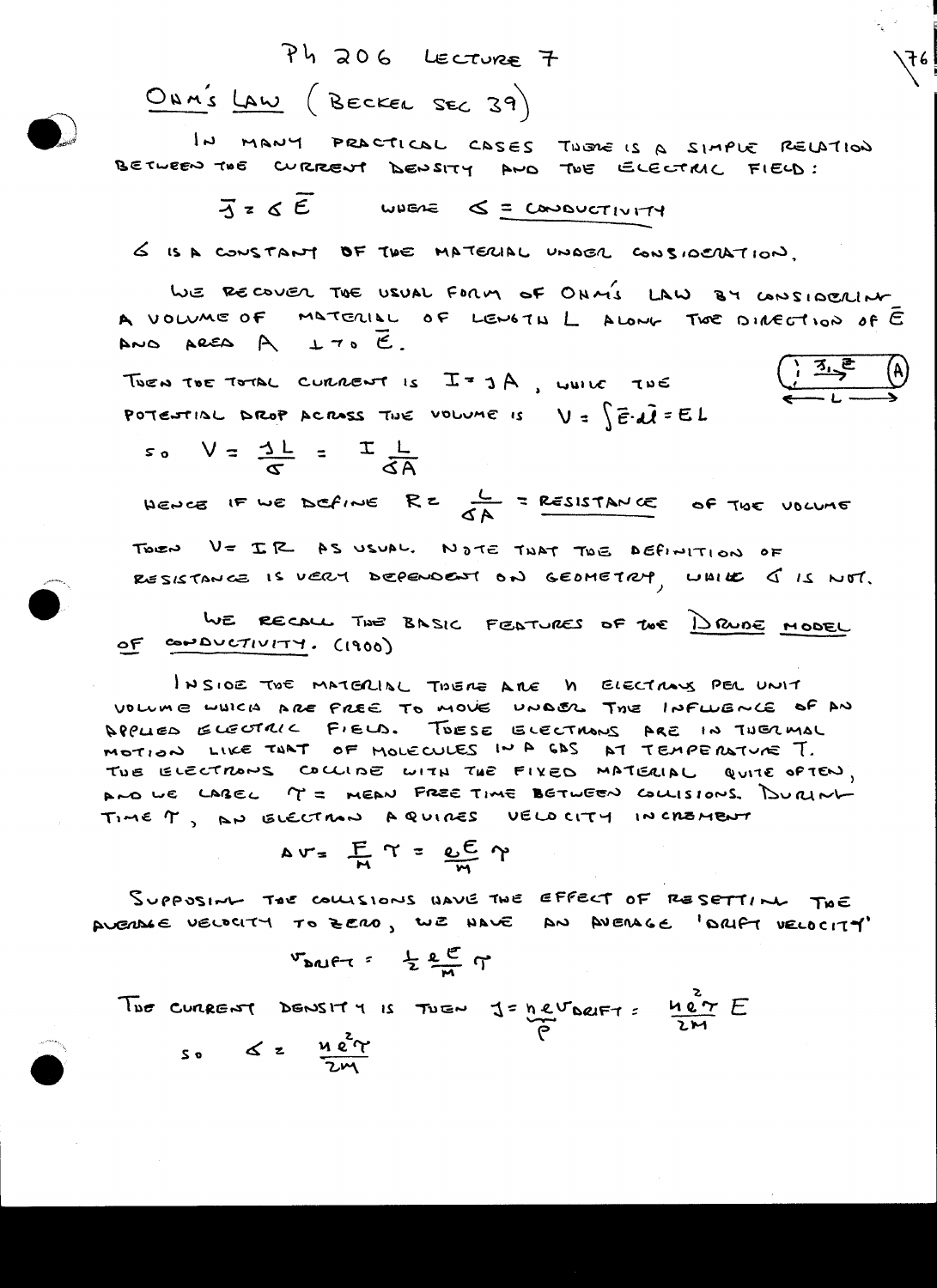### 74206 LECTURE 7

JOULE HEATING (BECKER SEC. 40)

CURRENTS IN A REGION OF NON-ZERO CONDUCTIVITY ARE NOT SELF-SUSTAINING, ENERGY MUST BE PROVIDED TO MAINTAIN THEM.

SUPPOSE CHARGE  $d\varphi$  is TRANSPORTED TRRU POTENTIAL DIFFERIENCE 24 IN TIME 2t DUE TO THE CURRENT. THEN THE POWER REQUIRED IS

$$
\frac{dQ}{dt} = \frac{dQ}{dt} = \frac{dQ}{dAdt} \frac{d\phi}{d\ell} dA dl = \overline{1} \cdot \overline{E} d\omega d.
$$

THE ENERCY LOST IS DISSAPATED IN THERMAL MOTION DUE TO THE COLLISIONS OF THE CONDUCTION ELECTRONS WITH THE FIXED MATTER IN THE CONDUCTOR. AS SUCH, WE MAT DEFINE THE

$$
\frac{dU}{d\omega d} = \overline{3} \cdot \overline{E} = \alpha E^2 = \frac{1}{2} \frac{1}{2}
$$

THE INCREASED THERMAL MOTION OF THE COMAUCTUR IS DESCRIBED AS HEATING BY THE MACROSCOPIC OSSERVER. THIS IS THE JOULE WEATING PUENDMENDY, AESCRIBED BY I R UPON INTEGRATION OUEL TOE GNTINE VOLUME.

IF THE ONLY SOURCE OF ENERGY IS THAT STORED IN TISE ELECTRIC FIELD, UEL = = (E.) duof, TUEN TUE JOULE HEATING WOULD SOON CAUSE THE ELECTRIC FIELD ENERGY TO UAMISH => NO MORE CURRENT I SIME J= 6Ē. HENCE STEADY CURRENTS CANNOT BE MAINTED BY AN ELECTROSTATIC CHARGE DISTRICUTION ALONE!

EXAMPLE RELAXATION OF THE FIELD IN A CONDUCTOR.

SUPPOSE AT SOME MOMENT WE HAVE E+0 ALO PFREE & 0 INSIDE A CONDUCTOR, AND TOBELS NO OUTSIDE SOURCE OF ENERCY TO MAINTAIN THIS SITUATION.

THEN J= < E = < D WORE E = DIELECTALE CONSTANT CUARGE CONSERVATION =>  $\frac{\partial \rho_{\text{Face}}}{\partial x} = -\overline{V} \cdot \overline{J} = -\frac{G}{\epsilon} \overline{V} \cdot \overline{D} = -\frac{4\pi G}{2} \rho_{\text{Face}}$ Hence,  $\int \frac{4\pi C t}{\epsilon}$ .

THE S PERSON A SOLO BOOD ASIGNAL RAPIALY INSIDE A CONDUCTOR WHEN THE EXTERNAL SITUATION IS ELECTROSTATIC!  $17$ 

IN CGS UNITS, TYPICAL METALS HAVE CONDUCTIVITIES N 10 => RELATATION TIME  $\sim$  10<sup>-18</sup> SEC ! (THIS TIME IS PERNAPS TOO SHELT, SEE H.C. OHAMIAN, AM.J. PAYS SI, IDIO (1983)



POWER DENSITY

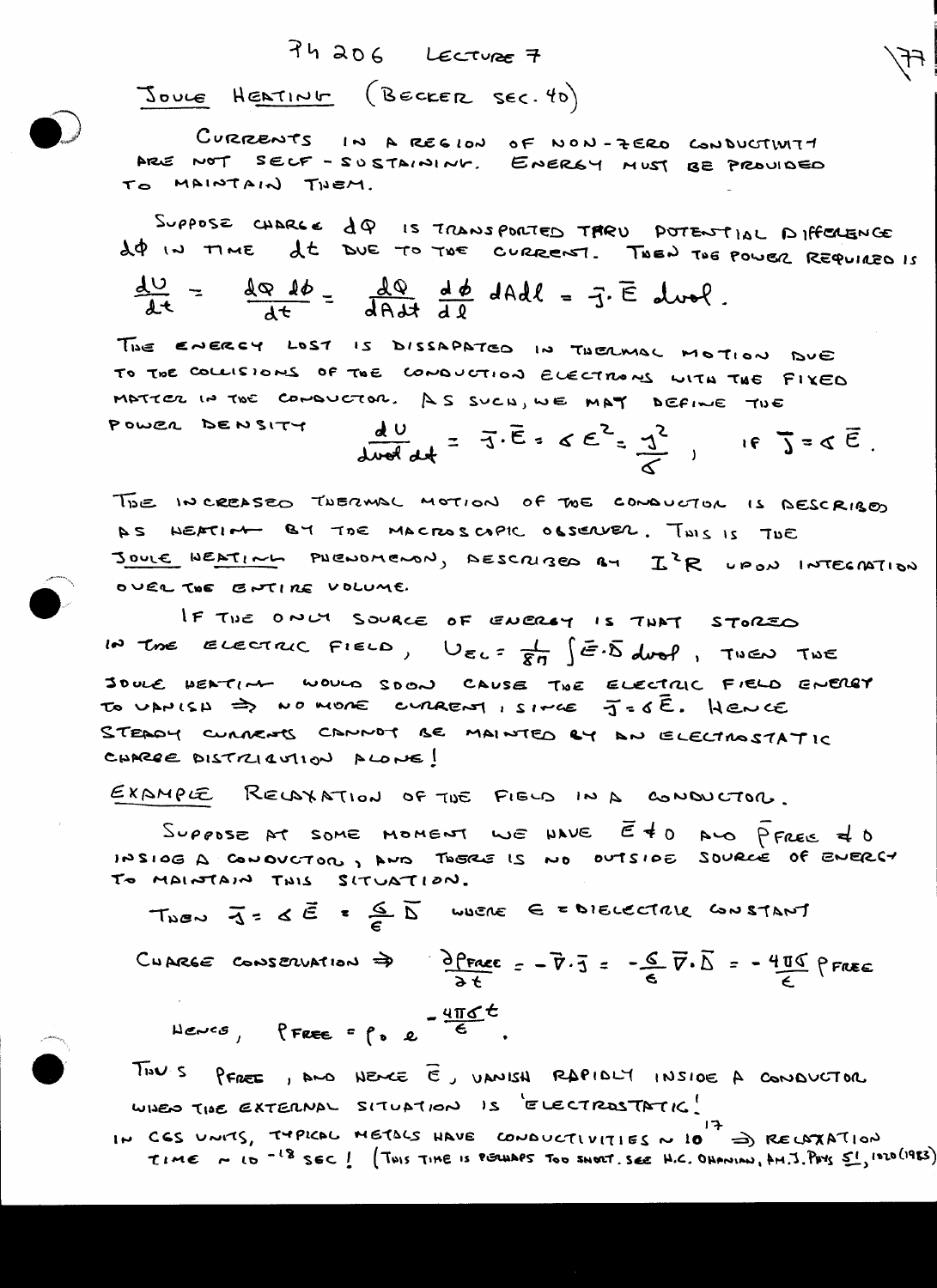ELECTROMOTIVE FORCES (EMF) (BECKER SEC 4)

AN ENERGY SOURCE OUTSIDE THE SCOPE OF ELECTRO STATIC IS REQUIRED TO MAINTAIN STEADY CURRENTS. EXAMPLES ARE BATTELLES AND GENERATORS. SUCH ENTITIES HAVE BEEN SAID TO POSSESS THE ELECTROMOTIVE FORCE WHICH DRIVES THE CURRENT.

WE SKETCH HOW WE MIGHT SLIGHTLY EXTEND OUR DISCUSSION OF ELECTROSTATICS TO INCUDE TUE EMF.

WE SUPPOSE THAT OUTSIDE TWE SOURCE OF TWE EMF, TOE ELECTRIC FIELD IS ELECTROSTATIC, AND OBELS

 $\overline{v} \times \overline{E} = 0$   $\overline{v} \cdot \overline{E} = 40$  Protac

(WE MAT CONTINUE OUR CONCEPTION OF THE ELECTANS TATIC FIELD INSIDE THE SOVELE OF THE EMF BY OUR USAING METHOO OF SOLUING BOUNDARY VALUE PROBLEM, THEN,  $\oint_{Loop} \vec{\epsilon} \cdot d\vec{l} = 0.$ 

INSIDE TISE SOURCE WE SUPPOSE TO CAS IS AN ADOITIONAL, WOM-ELECTRUSTATIC FIELD E' SUCH THAT

 $\overline{3} = \Delta (\overline{E} + \overline{E}^{\prime})$ 

CONSIDER A SIMPLE CIRCUIT :

 $L_{\text{BPI}}$  +  $L$ 

WE SAI THET EMP=  $\Sigma = \int_{\omega_0}^{\infty} \vec{\epsilon} \cdot d\theta = \int_{\omega_0}^{\infty} (\vec{\epsilon} + \vec{\epsilon}') d\vec{l} = \int_{\omega_0}^{\infty} \frac{1}{\delta} d\vec{l} = \frac{\pi L}{\delta A} = \mathbb{I}R$ 

THUS THE ISSA OF A WON- ELECTADSTATIC FIELD INSTAR THE SOURCE ALLOWS US TO FORMULATE TWE USUAL KIRCHOFF CIRCUIT LAW RELATING EMP TO WARENT AND RESISTANCE.

 $\oint \vec{\epsilon}^{l}$  and  $\epsilon \quad \xi \neq 0$  so  $\vec{\tau} \times \vec{\epsilon}' \neq 0$ NOTE TISAT

 $\Rightarrow$   $\tilde{E}$  cannot BE DERIVED FRAM AN ELECTRO STATIC) POTENTIAL.

To FURTINER TEST OUR CONCEPTION, GNSIDER A CIRCUIT CONTAINING AN EMF WHICH IS NOT COMPLETE - I.P., A BATTERY BY ITSELF. TWEN  $\vec{J} = 0$   $\Rightarrow$   $\vec{E} = \vec{E}'$ 

THE NEW FIELD E' PUSHES CHARGES TO THE + TERMINAL OF THE BATTERY. THEN AN ELECTROSTATIC FIELD IS SET UP WHICH IS EXACTLY OPPOSITE TO E!





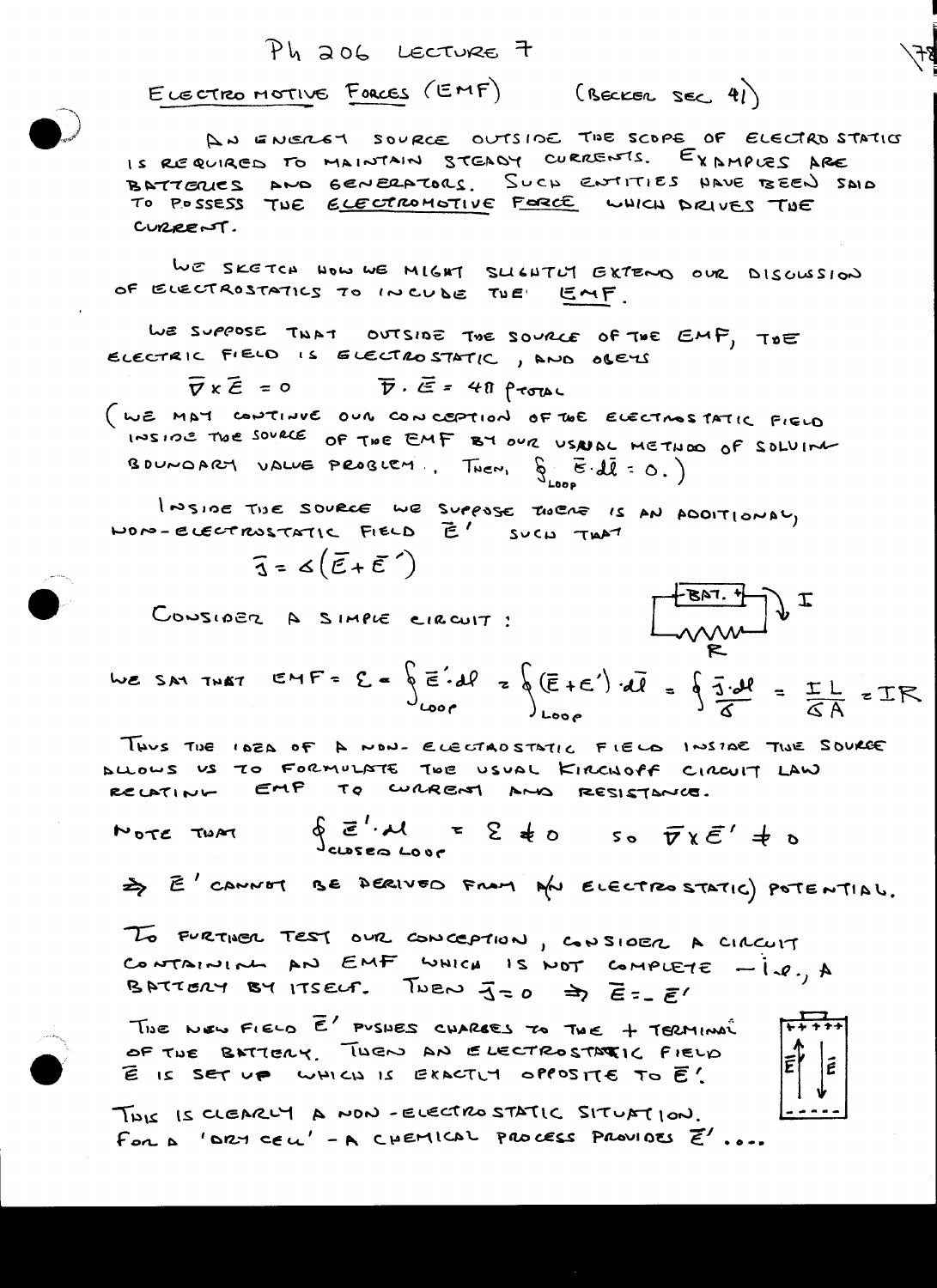REMARKS ON STEADY CURRENT PROBLEMS

GENERALLY THE SOURCE OF THE EMF IS CONFINED TO SOME FINITE PINYSICOL REGION. OUTSIDE TINT REGION WE NAVE

 $\overline{3} = 6\overline{6}$  where  $\overline{v} \times \overline{E} = 0$ 

TURTIS WE STILL CAN SOLVE FOR E OUTSIDE TOE SOUREE BY OUR TECHNIQUES OF ELECTRO STATICS. PFREE = 0 INSIDE A STATIC CONDUCTOR  $1 e$   $\vec{E} = \vec{v} \phi$  and  $\vec{v} \cdot \vec{J} = 0$   $\Rightarrow v^2 \phi = 0$  (LAPUDCE'S EQ AGAIN)

To complete THE SOLUTION WE MUST BE AWARE OF THE PROPEL BOUNDARY CONDITIONS. A NEW GUBITION AT THE BOUNGARY BETWEEN TWO CONDUCTORS IS DETAINED FROM CHARGE CONSERVATION:  $\bar{v}$ .  $\bar{j} = 0$   $\Rightarrow$ 



NOTE THAT THIS IS SIMILAR TO DIELECTRIC BOUNDARIES IF WE INENTIFY  $\overline{j} \leftrightarrow \overline{D}$   $\acute{G} \leftrightarrow \acute{F}$ .

$$
\overbrace{\hspace{4.3cm}}
$$

MAGNETO STATICS (BECKER SEC 46)

AS DISCUSSED IN LECTURE I, THE EARLY INVESTIGATIONS INTO MAGNETISM BY COULOMB AND OTHERS UTILIZED THOSE SUBSTANCES KNOWN AS PERMANENT MAGNETS ALL SUCH MAGNETS CONTAINED TWO OPPOSITE 'POLES', WHICH APPEARED TO OBEY LAWS VERY SIMILAR TO THOSE FOR  $\vec{F}$   $\sim$   $R_{1}R_{2}P_{3} + \ldots$ ELECTRICITY:  $\sum$  $\sum$  $\sum$   $P_2$ 

A TREMEMONDO COMME WAS MADE IN 1820 BY OGRSTED WHO DISCOVERED TUAT CURRENT CARRYING WIRES DISPLAYED MANY PROPERTIES SIMILAR TO THUSE OF PERMANENT MAGNETS. IN THE NEXT DECADE AMPERE PROVIDED A THOROUGH AWALYSIS OF TWE MAGNETIC EFFECTS OF CURRENT LODPS. A PROMINENT FERTURE OF THIS ANDLTSIS IS THE WY POTICESIS TINT ALL MAGNETIC EFFEOTS ARE DUE TO CURRENTS. PERMONET MAGNETS ARE TOEN TO HAVE SOME KIND OF PERMONENT INTERNAL CURRENTS. IN ANY CASE, AMPERS UNIFIED TOE STUDY OF MALUETOSTATICS' WITIS THAT OF STEADY CURRENTS.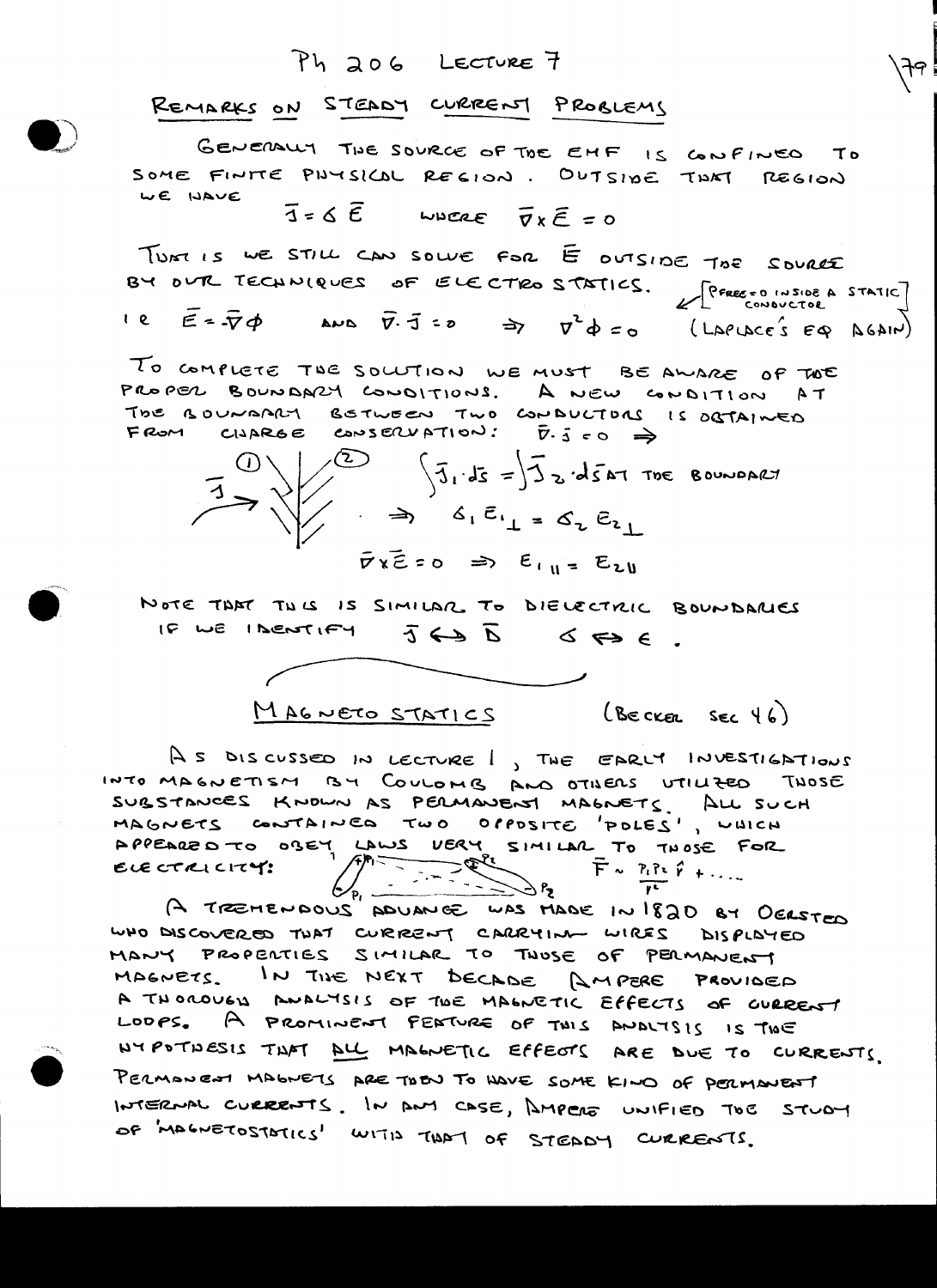Ph 206 LECTURE 7 AMPSEO (1820-23) WROTE  $d\tilde{\ell}$  $\overline{F}_{\text{on }2} = \frac{T_{1}T_{2}}{c^{2}} \int_{0}^{c} \int_{-\infty}^{\infty} \frac{\hat{r}_{12}}{x^{2}} \left[3 \mu \vec{l}_{1} \cdot \hat{r} \cdot d\vec{l}_{2} \cdot \hat{r}\right] - 2 \left(d\vec{l}_{1} \cdot d\vec{l}_{2}\right)$  $d\bar{\mathbf{V}}$ FOR THE FORCE ON LOOP 2 CARRYING CURRENT IZ, DUE TO CURRENT I IN LOOP 1. C IS A CONSTANT, 3XID CM/ (A VELOCITY) TOIS IS A 1/Y2 FORCE LAW, BUT WITH A COMPLICATED AN GULAR DEPENDENCE. NOTE TUM  $d\vec{F}_{on_2} = d\vec{F}_{on_1-1}$  since only  $\hat{r}_{12}$  curness sign if supp  $182$ 5 Fonz = - Four SE4's NEWTOUS SRO LAW; OF IS ALONG LINE OF CENTERS AMPECO'S FORCE LOW DOES NOT FACTORIZE: FOUT # 0 PROPERTY OF **FFECT OF** CIRCUIT I  $cn$ curcurt  $2$  $M$  ) Talog A TA CIRCUM 1 (10 AFIELD) AMPERE CLAIMED TUAT MAGNETISM IS ACTUALLY DUE TO CURRENTS. BUT EXPERIMENTS WITH MAGNETS + CIRCUITS SHOWED TUAT F IS NOT ALOME TUB LINE OF CENTERS BETWEEN MACNET & CIRCUIT.  $\mathbb B$ BIOT-SAUACT (1820) STUDIED MAGNETS + CIRCUITS AND PROPOSED TUNT  $F_{\infty}$  circuit =  $\pm \oint Q \overline{X} \times B$  MAGNET ARE THE CUAIMS OF AMPERE, BIOT & SAVARY GNSISTERS?  $\lambda_{\mathsf{es}}$  $MPERE(I825)$  $G$ ross $|MNN|$  (1844) 1004: 8 NOT CHANGES IF ADD ANY PERFECT DIFFERENTIAL (FOR FIXED POINT IN LOOP)  $\oint d \left[ f(1, \zeta) \right]_{1 \in x \in \Omega} = 0$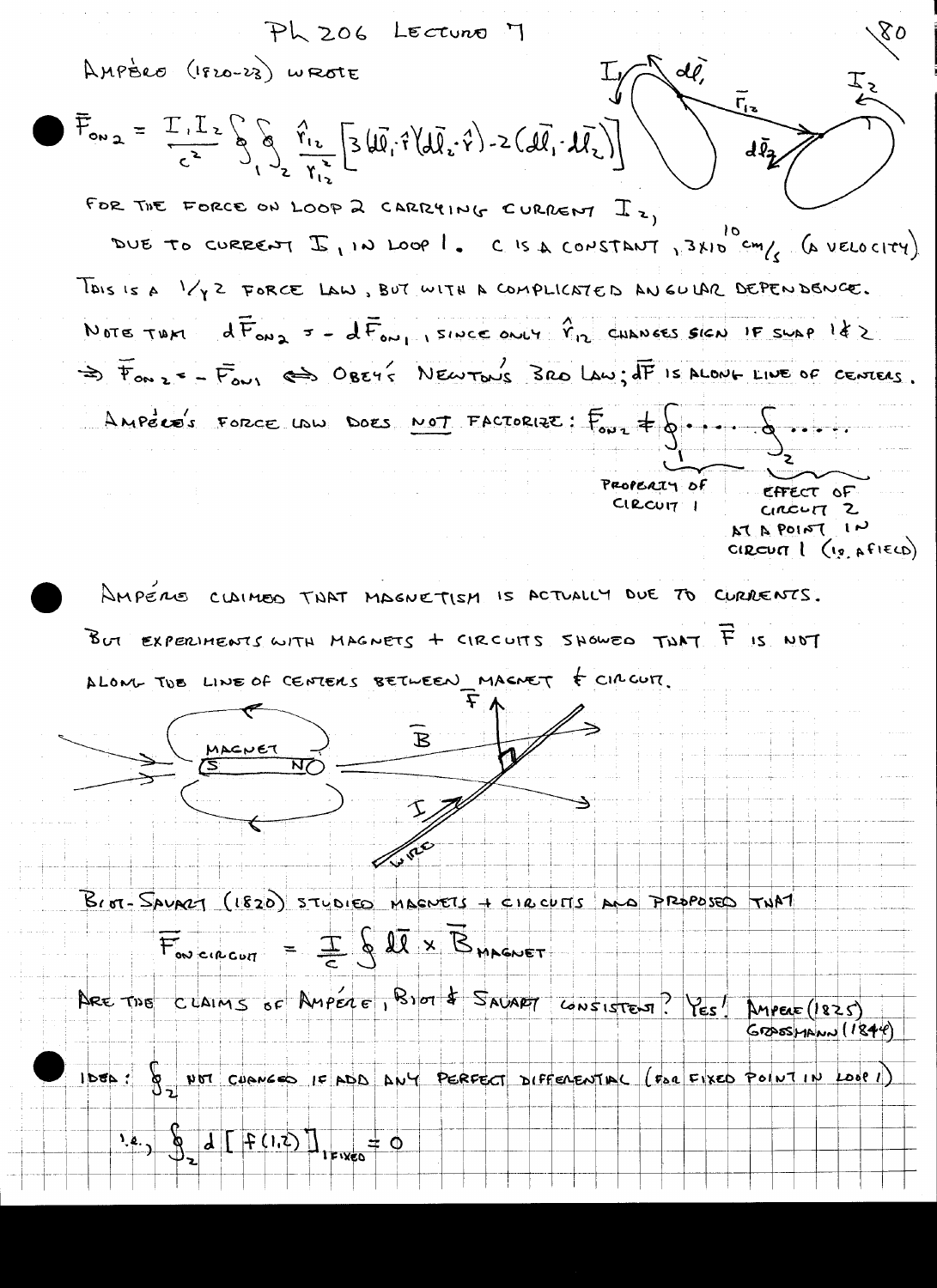P<sub>1</sub> a 06. Lercose 7  
\n10. PART could, consider a 
$$
\frac{1}{2}F(\vec{A}\vec{A}_{1}+\vec{r})f(r)
$$
  
\n11. PART could, consider a  $\vec{A}[\vec{r}(\vec{A}\vec{A}_{1}+\vec{r})f(\vec{r})]$   
\n12. P  
\n13. PART could be considered:  $\vec{A}[\vec{r}(\vec{A}\vec{A}_{1}+\vec{r})f(\vec{A}\vec{A}_{2}+\vec{r})f(\vec{A}\vec{A}_{2}+\vec{r})f(\vec{A}\vec{A}_{2}+\vec{r})f(\vec{A}\vec{A}_{2}+\vec{r})f(\vec{A}\vec{A}_{2}+\vec{r})f(\vec{A}\vec{A}_{2}+\vec{r})f(\vec{A}\vec{A}_{2}+\vec{r})f(\vec{A}\vec{A}_{2}+\vec{r})f(\vec{A}\vec{A}_{2}+\vec{r})f(\vec{A}\vec{A}_{2}+\vec{r})f(\vec{A}\vec{A}_{2}+\vec{r})f(\vec{A}\vec{A}_{2}+\vec{r})f(\vec{A}\vec{A}_{2}+\vec{r})f(\vec{A}\vec{A}_{2}+\vec{r})f(\vec{A}\vec{A}_{2}+\vec{r})f(\vec{A}\vec{A}_{2}+\vec{r})f(\vec{A}\vec{A}_{2}+\vec{r})f(\vec{A}\vec{A}_{2}+\vec{r})f(\vec{A}\vec{A}_{2}+\vec{r})f(\vec{A}\vec{A}_{2}+\vec{r})f(\vec{A}\vec{A}_{2}+\vec{r})f(\vec{A}\vec{A}_{2}+\vec{r})f(\vec{A}\vec{A}_{2}+\vec{r})f(\vec{A}\vec{A}_{2}+\vec{r})f(\vec{A}\vec{A}_{2}+\vec{r})f(\vec{A}\vec{A}_{2}+\vec{r})f(\vec{A}\vec{A}_{2}+\vec{r})f(\vec{A}\vec{A}_{2}+\vec{r})f(\vec{A}\vec{A}_{2}+\vec{r})f(\vec{A}\vec{A}_{2}+\vec{r})f(\vec{A}\vec{A}_{2}+\vec{r})f(\vec{A}\vec{A}_{2}+\vec{r})f(\vec{A}\vec{A}_{2}+\vec{r})f(\vec{A}\vec{A}_{2}+\vec{r})f(\vec{A}\vec{A}_{2}+\vec{r})f(\vec{A}\vec{A}_{2}$ 

 $\bar{\gamma}$  $\hat{\mathcal{A}}$ 

> $\ddot{\phantom{0}}$  $\frac{1}{2}$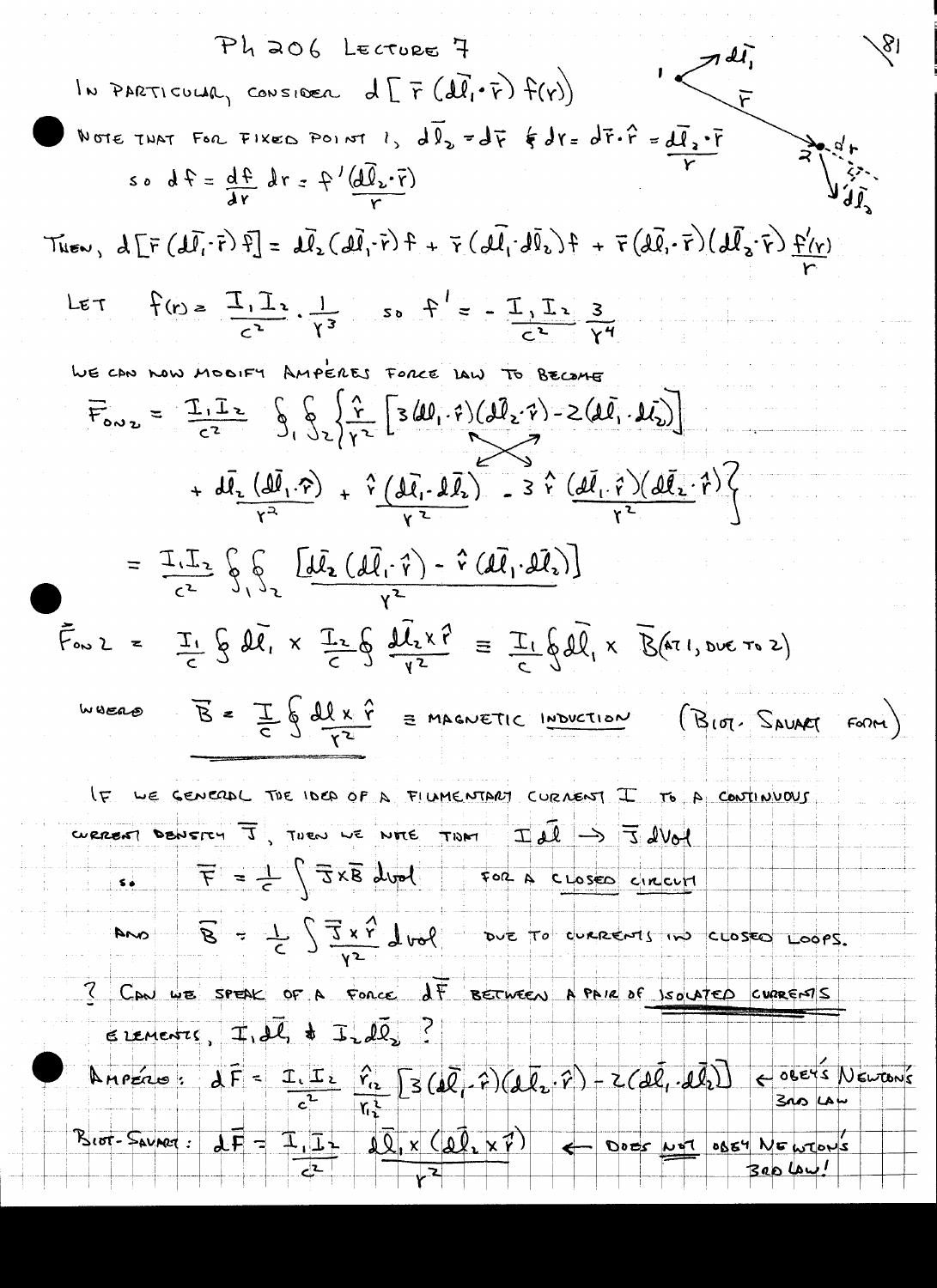| Ph 206 LECTURE 7                                                                                                                                                                    |
|-------------------------------------------------------------------------------------------------------------------------------------------------------------------------------------|
| BECAUSE OF IT'S RELATION TO THE FIELD CONCEPT, WE PREFER THE BIET- SAVART<br>BEYOND STATICS: TO REALIZE AN ISOLATED CUMAENT ELEMENT, NUE                                            |
| NEED TO CONSIDER A SINGLE MOVINH CHARGE, $\overline{I} d\overline{\ell} \rightarrow e\overline{v}$                                                                                  |
| THEN $\overline{F} \rightarrow e\overline{C} \times \overline{B}$ (LORENTA FORCE LAW (1890))                                                                                        |
| $\int$ DR, IF ELECTRIC FIELD PRESEN $F = e(\vec{E} + \frac{\vec{v}}{C} \times \vec{B})$ .                                                                                           |
| BUT NEED THE FULL MAXWELL EQUATIONS TO SHOW THAT THIS IS                                                                                                                            |
| CONSISENT WITH NEWTON (POYNTING, HEAVISIDE, 1884).                                                                                                                                  |
| Too VECTOR POTENTIAL<br>$2.5$ $\frac{F_{12}}{F_{2}}$ $\frac{1}{F_{1}}$                                                                                                              |
| WE CAN MANIPULATE THE EXPRESSION                                                                                                                                                    |
| $\overrightarrow{B}_{2} = \frac{1}{c} \int \frac{\overrightarrow{3} \times \overrightarrow{r}_{12}}{\overrightarrow{12}} dV_{r}P_{1}$                                               |
| BY NOTING TANT $\frac{\hat{Y}_{12}}{V_1^2} = -\overline{V_2} + \frac{1}{V_{12}}$ Since $\overline{Y}_{12} = \overline{Y_1} - \overline{Y_2}$                                        |
| So, we can write $\overline{B}_z = \overline{V}_z \times \frac{1}{c} \int \overline{J}_1 d\omega d\omega$                                                                           |
| WE DEFINE $\bar{A} = \frac{1}{C} \int \frac{\vec{J} dM}{r} dR$ = VECTOR POTENTIAL                                                                                                   |
| $\Rightarrow \overline{\nabla} \cdot \overline{B} = \overline{\nabla} \cdot (\overline{\nabla} \times \overline{A}) = 0$<br>TIVEN $\overline{B} = \overline{V} \times \overline{A}$ |
| V. BZD IS TUD 3RD MAXWELL EQUATION.                                                                                                                                                 |
| $G_{AUSS}$ : $\int (\overline{v} \cdot \overline{B}) dV_{A}$ = $\int \overline{B} \cdot dA_{A2} = 0$                                                                                |
| $\Rightarrow$ NO POINT SOURCES OF $\overline{B}$ , THE MACHETIC FIELD. (NO MACHETIC MONOPOLES)                                                                                      |
| => LINESDE B ALWAYS FORM CLOSED LOOPS.                                                                                                                                              |
| THIS CONCLUSION IS ULTIMATELY AN EXPERIMENTAL OBSERVATION.                                                                                                                          |
| OUR DERIVATION BEGAN WITH THE ASSUPPTION OF CLERENT LOOKS, WITH NO                                                                                                                  |
| MENTION OF MAGNETIC POLES. IT IS A STEP BEYOND LOGICAL DEDUCTION<br>TO 5AM TANT ALL MAGNETIC PAENOMENA ARE DESCRIBED BY AMPERED                                                     |
| LAWS. However, These LAWS ARE CONSISTENT WITH THE OBSERVATION                                                                                                                       |
| TONT PERMANEUT MAGNETS NUATS UNK D (OR MORE) POLES.                                                                                                                                 |

 $\mathcal{A}^{\mathcal{A}}$  is a subset of the set of  $\mathcal{A}^{\mathcal{A}}$  ,  $\mathcal{A}^{\mathcal{A}}$ 

 $\mathcal{A}(\mathbf{a})$  and  $\mathcal{A}(\mathbf{a})$  and  $\mathcal{A}(\mathbf{a})$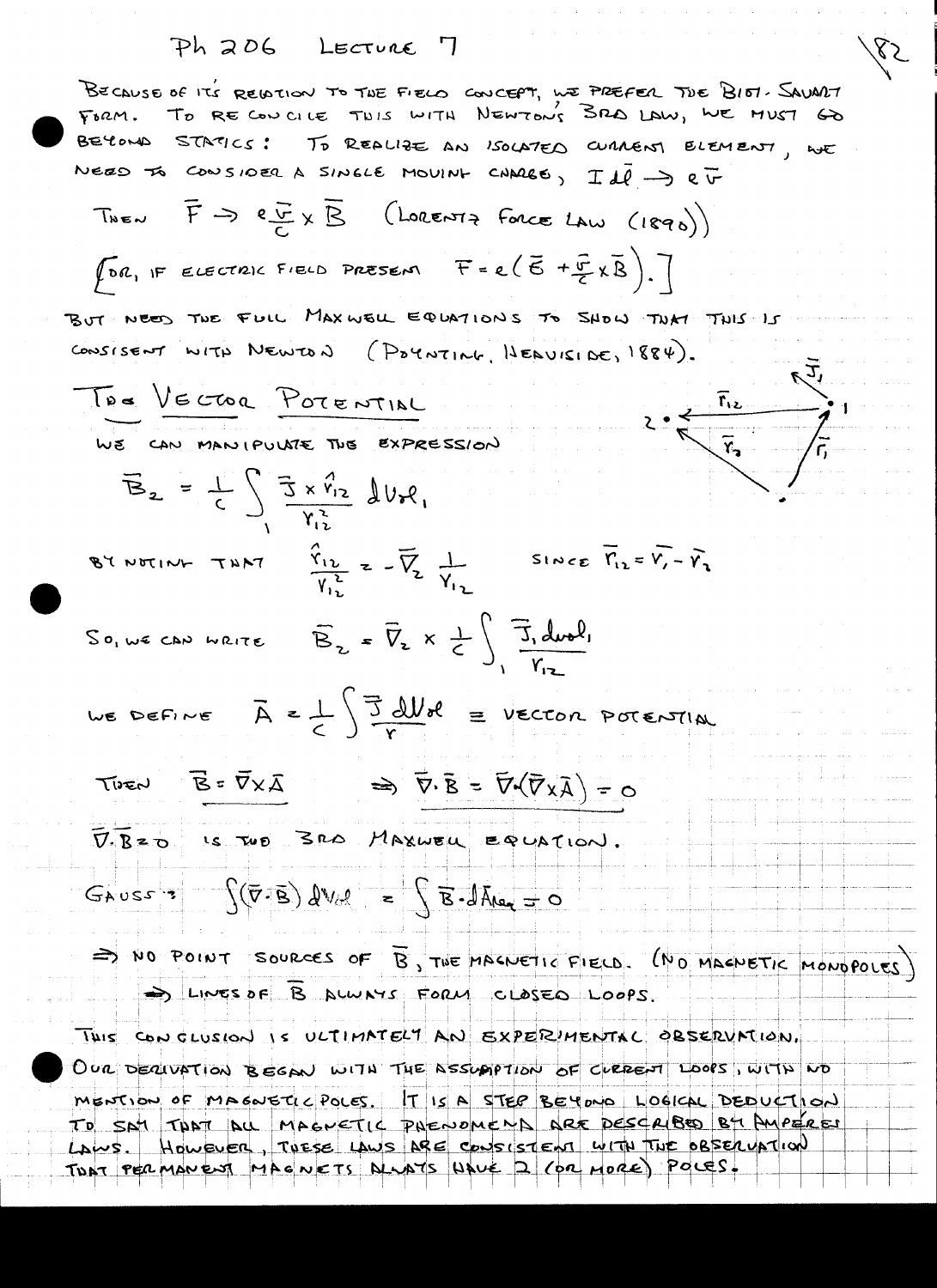AMPERG'S LAW

WE COMPLETE THE FORMALISM OF MAGNETO STATICS BY OSTAINING TIVE DIFFERENTIAL RELATION FOR TVR. THEN THE USE OF THIS RELATION, COMBINED WITH  $\overline{\nu}$ . Q = 0 WILL PROVIDE AN ALTERNATIVE TO CALCULATION OF B  $41U$ TUE BIOT- SAVART INTECTAL.

83

WE STATCT WITH THE RELATION

$$
\overline{B}_{L} = \overline{V}_{L} \times \overline{A}_{L} = \overline{V}_{L} \times \frac{1}{C} \int_{1}^{\frac{\pi}{2}} \frac{J_{1} \text{d}u}{r_{1}r_{2}} \frac{d\overline{r}_{2}}{r_{1}r_{2}} \frac{d\overline{r}_{2}}{r_{2}r_{2}r_{2}} = \overline{V}_{L} (\overline{V}_{L} \cdot \overline{A}_{L}) - V_{L}^{2} \overline{A}_{L} \frac{d\overline{r}_{2}}{r_{2}r_{2}r_{2}} = \frac{1}{C} \overline{V}_{L} (\overline{V}_{L} \cdot \overline{A}_{L}) - V_{L}^{2} \overline{A}_{L} \frac{d\overline{r}_{2}}{r_{2}r_{2}} \frac{d\overline{r}_{2}}{r_{2}r_{2}r_{2}r_{2}} = \frac{1}{C} \overline{V}_{L} \int_{1}^{\frac{\pi}{2}} J_{1} \cdot \overline{V}_{L} (\frac{1}{r_{12}}) d\nu v f_{1} - \frac{1}{C} \int_{1}^{\frac{\pi}{2}} J_{1} \nabla_{L}^{2} (\frac{1}{r_{12}}) d\nu v f_{1} \frac{d\overline{r}_{2}}{r_{2}r_{2}} \frac{d\overline{r}_{2}}{r_{2}r_{2}r_{2}} \frac{d\overline{r}_{2}}{r_{2}r_{2}r_{2}} = + \frac{1}{C} \overline{V}_{L} \int_{1}^{\frac{\pi}{2}} \frac{\overline{V}_{L} \cdot \overline{V}_{L}}{r_{12}} d\nu v f_{1} + \frac{4 \pi \overline{V}_{L}}{C} \frac{\overline{E}_{L} \cdot \overline{E}_{L} \cdot \overline{E}_{L} \cdot \overline{E}_{L} \frac{d\overline{r}_{L}}{r_{2}r_{2}r_{2}} \frac{d\overline{r}_{L}}{r_{2}r_{2}r_{2}} \frac{d\overline{r}_{L}}{r_{2}r_{2}r_{2}} \frac{d\overline{r}_{L}}{r_{2}r_{2}r_{2}} \frac{d\overline{r}_{L}}{r_{2}r_{2}r_{2}} \frac{d\overline{r}_{L}}{r_{2}r_{2}r_{2}} \frac{d\overline
$$

THIS IS OFTEN EXPRESSED IN INTEGRAL FORM!

$$
\sqrt{7x\overline{6}} \cdot d\overline{5} = \frac{4\overline{0}}{5} \cdot d\overline{5} = \frac{4\overline{0}}{5} \cdot d\overline{5} = \frac{4\overline{0}}{5} \pm \frac{4\overline{0}}{5}
$$
\n
$$
\sqrt{2x\overline{6} \cdot d\overline{5}} = \frac{4\overline{0}}{5} \cdot d\overline{5} = \frac{4\overline{0}}{5} \pm \frac{4\overline{0}}{5}
$$

IN SITUATIONS OF HIGH STAMETRY AMPERE'S LAW IS OFTEN TOE QUICKEST MEANS OF CALCULATING TOE MAGNETIC  $P$  $ELD$ .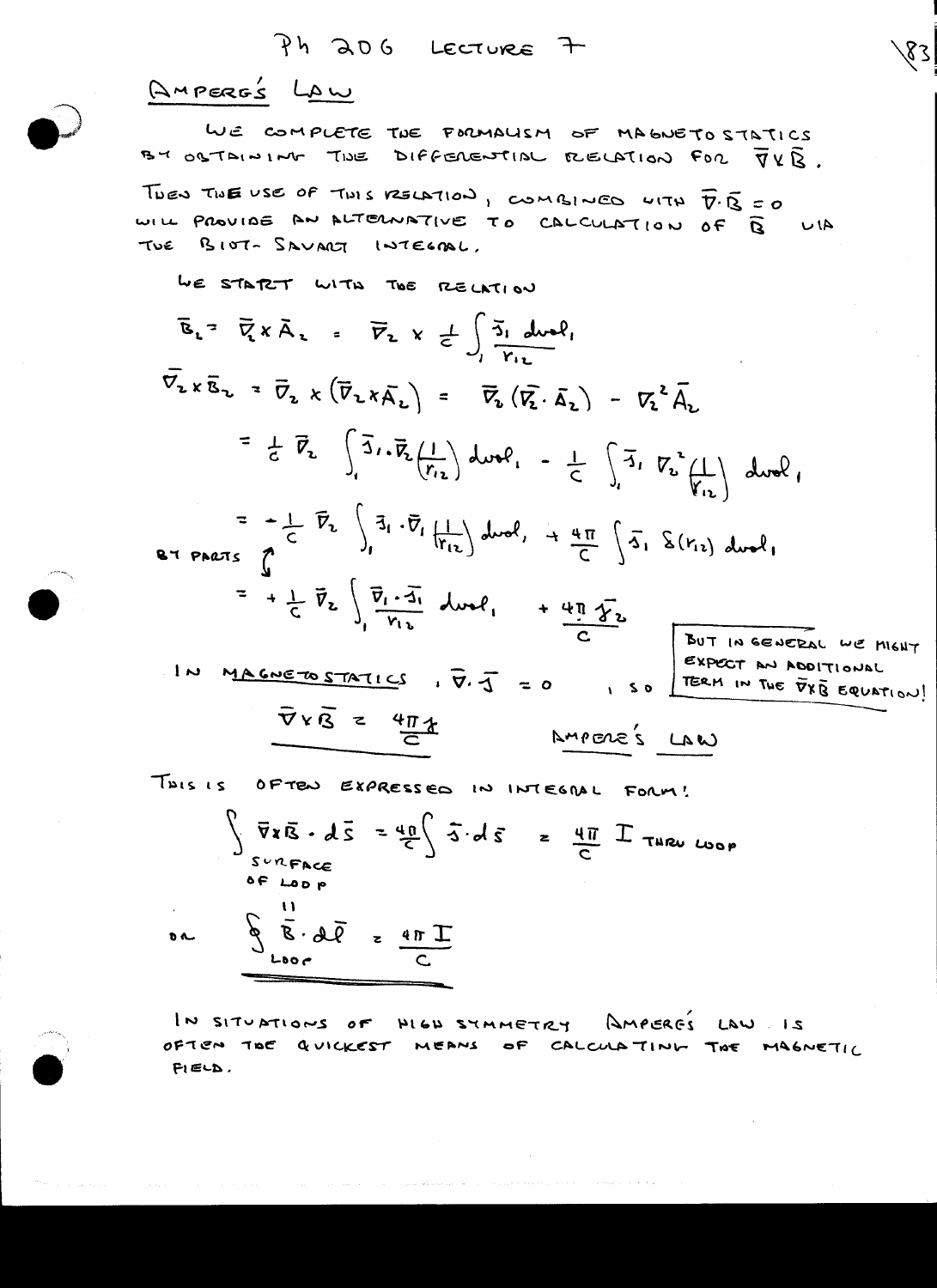# MAGNETIC MULTIPOLE EXPANSION (BECKER SEC 47)

WE BEGIN OUR DISCUSSION OF METHODS OF SOLUTION FOR TWE MACNETIC FIELD  $\overline{B}$  with the CASE OF AN OBSERVER EXTERNAL TO A LOCALISED CURRENT DISTRIBUTION.

To MINIMIZE THE COMPLEXITY OF TUE INTEGRATION, WE CONSIDER THE VECTOR POTENTIAL A, AND USE  $\bar{R} = \bar{\nabla}\times\bar{A}$ , RATHER : WAL TURE STOIS - TOING

$$
\overline{A} = \frac{1}{C} \int \frac{\overline{3}^{\prime} d\omega b^{\prime}}{\gamma} \omega_{1T\mu} \overline{r} = \overline{R} - \overline{v}^{\prime}
$$

IT WILL PROVE MUCH SIMPLER TO ADOPT A MICROSCOPIC VIEWPOINT, IN WHICH THE CURRENT J IS THOUGHT TO BE OVE TO VARIOUS CHARGES & WITH VELOCITIES  $\sigma_i$  .

$$
\text{The } \sim \int \text{d}^{\prime} \text{d} \text{ and } \sim \text{d} \text{ and } \text{e}' \text{ if } \text{e}' \text{ if } \text{e}'
$$

WE DROP THE SUMMATION INDEX I TO SIMPLIFY TOE NOTATION.

$$
\overline{A} = \frac{1}{C} \sum \frac{e^{i} \overline{v}^{i}}{r}
$$

As BEFORE WE EXPAND  $\frac{1}{V} = \frac{1}{R} + \frac{\hat{R} \cdot \bar{r}'}{R^2} + \frac{3(\hat{R} \cdot \bar{r}')^2 - r'^2}{2 \cdot 3} + \cdots$ 

So  $\overline{A} = \frac{1}{cR} \leq e^{i\overline{v}'} + \frac{1}{cR^2} \leq e^{i\overline{v}'}(\hat{R}\cdot\overline{r}') + \cdots$ 

THE FIRST TERM IS A PERFECT TIME DERIVATIVE :  $\leq e' \overline{v}' = \frac{1}{1+} \leq e' \overline{r}'$ 

IN MAGNETOSTATICS TOE TIME DELIVATIVE OF ANY PROPERTY OF THE CURREMES MUST VANISH. TWUS, THERE IS NO WAY IN WOICH A STEADY CURRENT DISTRIBUTION CAN SIMULATE TWE EFFECT OF A SINGLE MAGNETIC POLE. TOIS IS CLEARLY A PLUS FOR AMPERE'S CLAIM THAT ALL KNOWN MAGNETIC EFFECTS ARE DUE TO CURRENTS, MARASCOPIC MEWS 2 = 1 5 June 1-10 GNETIC EFFECT 5 ART

TDE ZNO TERM IN THE EXPANSION OF A IS MORE ิ์ WHPLEX, BUT IT LOOKS LIKE A PIECE OF A TRIPLE CAOSS  $\infty$   $\mathcal{O}$ PRODUCT. AFTER SOME PLAYING, WE FIND WE CAN WRITE A-RAY  $\bar{v}'(\hat{\kappa}\cdot\bar{r}') = \frac{1}{2} \frac{1}{2\pi} \bar{r}'(\hat{\kappa}\cdot\bar{r}') + \frac{1}{2} \left[\bar{v}'(\hat{\kappa}\cdot\bar{r}') - \bar{r}'(\hat{\kappa}\cdot\bar{v}')\right]$ (2 IS A CONSTANT VECTOR)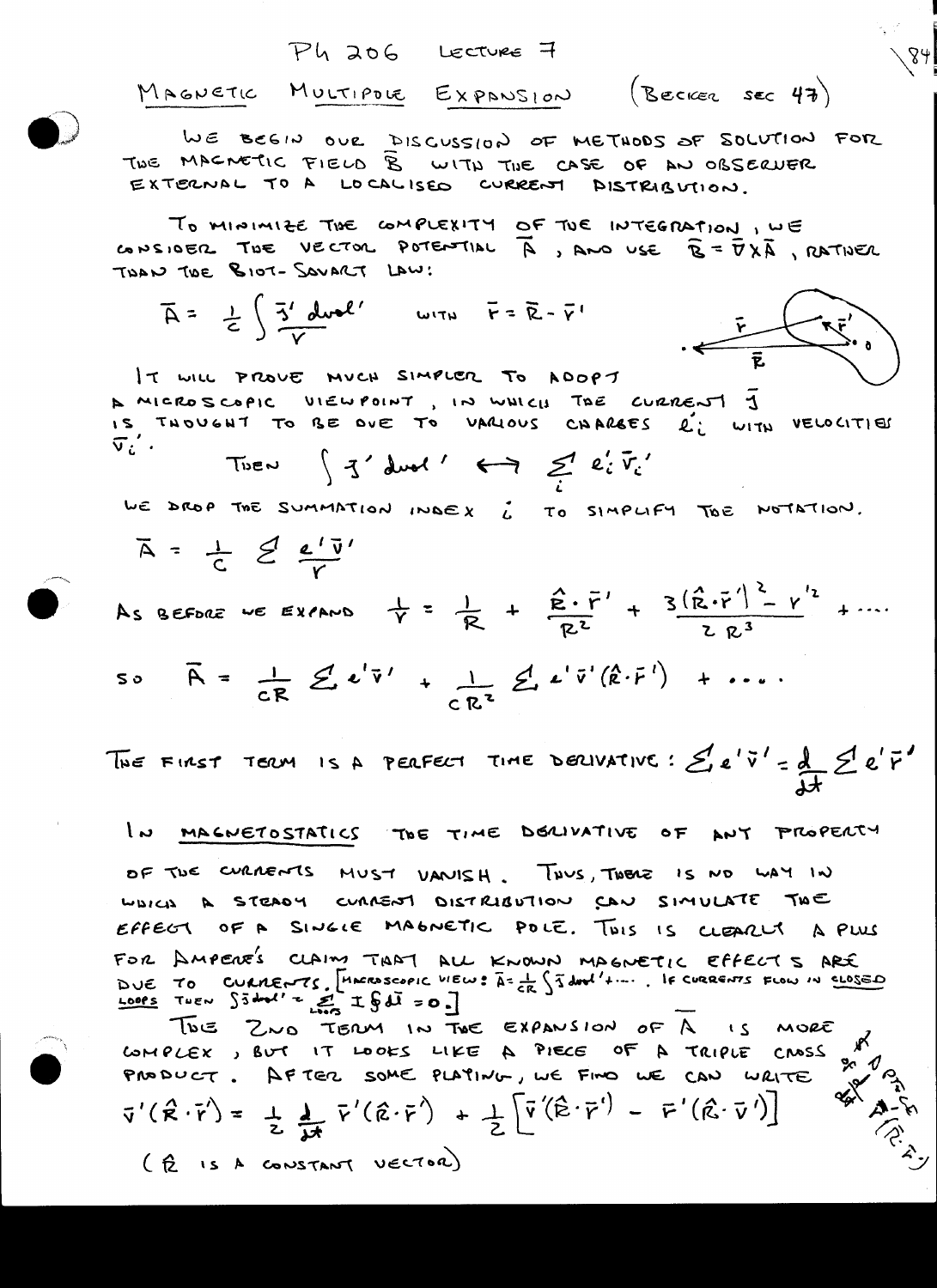A CAIN, THE TIME DERIVATIVE OF TOE SUM!  $\frac{d}{dt} \leq e^{\frac{r}{2} \sqrt{R} \cdot \frac{r}{R} \cdot \frac{r}{2}}$ 

THE SUM ISA PIECE OF THE QUAGRUPOLE MOMENT.<br>VAN ISBES IN MALMETO STATICS. THUS TOE LOWES TO ORDER SURVIVING TERM IN THE EXPANSION OF A IS

$$
\overline{A} = \frac{1}{z c R^{2}} \sum (\overline{v}' x e \overline{v}') x R^{2} + \cdots
$$

WE INTRODUCE THE DEPINITION FI= 1 5 F X e V = MACNETIC DIPOLE MOMENT

(WE NOW DROP THE 'LABELLING THEY ADIPLE = MXR

IF WE WISH TO RETURN TO A DESCRIPTION IN TERMS OF CONTINUOUS CURRENT DISTRIBUTIONS, TUEN CLEARLY

$$
\overline{m} = \frac{1}{2c} \int \overline{v} \times \overline{1} \quad \text{d}v \cdot \overline{v}
$$

WE JUSTIFY THE NAME DIPOLE BY CALCULATING THE  $F(C \cup D \overline{R} = \overline{V} \times \overline{A})$ WE NOTE THAT  $\nabla \times (\vec{a} \times \vec{b}) = \vec{a} \cdot (\vec{v} \cdot \vec{a}) - \vec{b} \cdot (\vec{v} \cdot \vec{a}) + (\vec{b} \cdot \vec{v}) \vec{a} - (\vec{a} \cdot \vec{v}) \vec{b}$  $\overline{B}(\overline{y}, \overline{w}) = \left(\frac{\overline{B}}{rg}, \overline{v}\right) = \overline{w}(\overline{y}, \frac{\overline{B}}{rg}) = \overline{v}(\overline{w}, \overline{w})$  $\vec{\nabla} \cdot \vec{R}$  =  $\vec{\nabla} \cdot \vec{R}$  =  $3(\vec{R} \cdot \vec{\nabla})R$  =  $\frac{3}{R^3}$  =  $3\vec{R} \cdot \vec{R}$  = 0  $($ For R > 0) AND  $(\vec{n} \cdot \vec{v}) \frac{\vec{R}}{R^3} = \frac{(\vec{n} \cdot \vec{v}) \vec{R}}{R^3} - \frac{3 \vec{R}}{R^4} (\vec{n} \cdot \vec{v}) R = \frac{\vec{M}}{R^3} - \frac{3 \vec{R} (\vec{n} \cdot \vec{R})}{R^5}$ So  $\bar{B} = \bar{v}x\bar{A} = \frac{3(\bar{m}\cdot\hat{R})\hat{R} - \bar{m}}{2}$  $(For R>0)$ 

THIS IS EXACTLY THE FORM OF THE ELECTRIC DIPOLE FIELD FOUND IN LECTURE 1.

EXAMPLE A CURRENT LOOP OF RADIUS Y, WARNT I Tres  $\overline{n} = \frac{1}{2c} \int \overline{r} \times T d\overline{l} = \frac{1}{2c} \operatorname{tr} r^2 T \hat{u} = \frac{T A \hat{u}}{c}$ WHERE  $A = \pi r^2$  = AREA OF THE LOOP.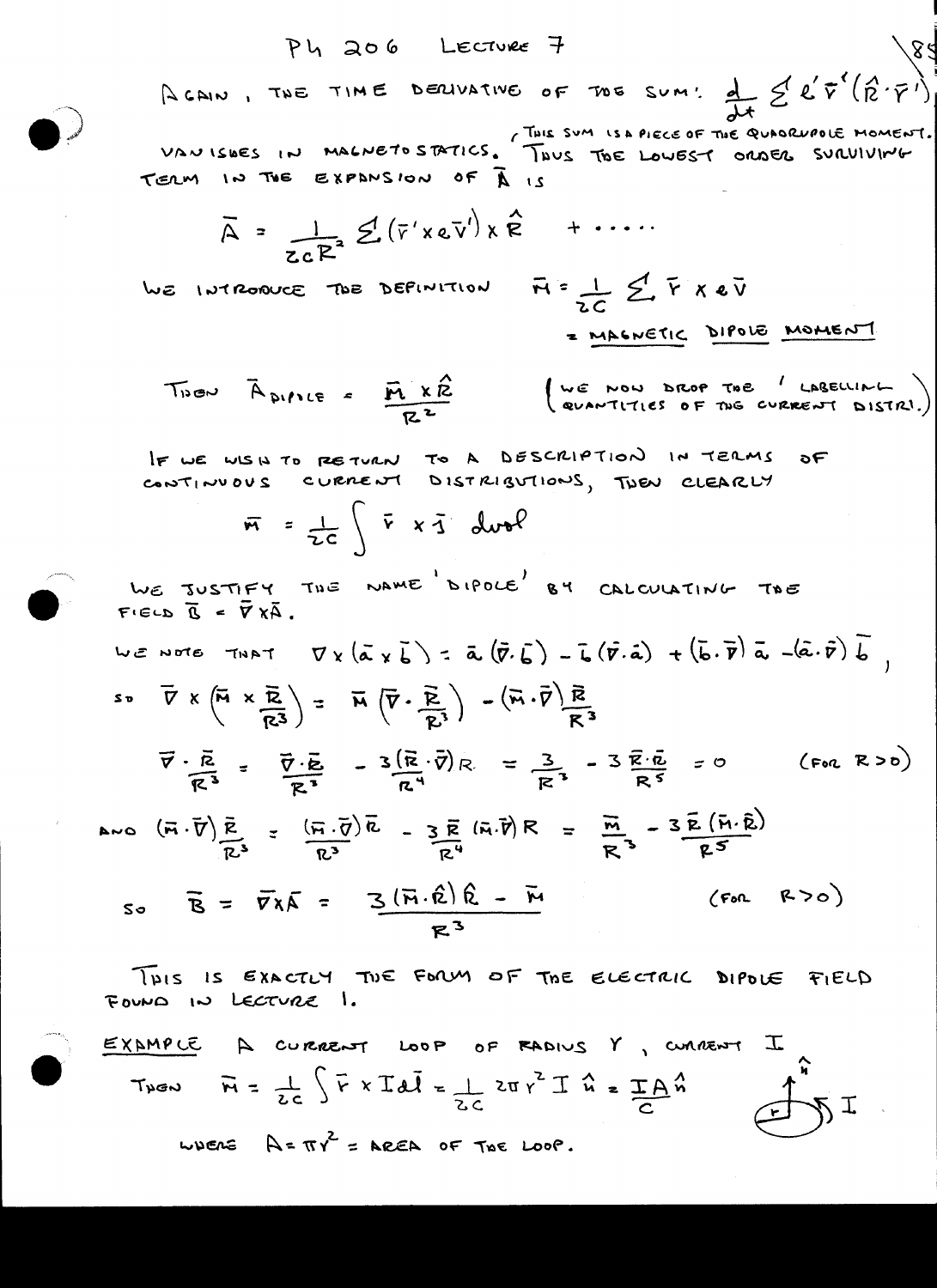THUS WE ARE LED TO THE NOTION THAT PERMANENT MAGNETS WHICH EXHIBIT MAGNETIC-DIPOVE FIELD PATTERNS ARE MADE OUT OF I MOLECULAR CURRENT LOOPS' IT TURNS OUT TONT A DETAILED DESCRIPTION OF TUESE LOOPS TAKES US OUT OP TOE REALM OF CLASSICAL PHYSICS AND INTO TOE QUANTUM ERA. WHILE ELECTRONS IN A CIRCULAR BRISIT ABOUT A NUCLEUS CAN EASILY BE IMALINED TO CAUSE A CURRENT LOOP, IT IS ALSO FOULD TIST AN ISOLATED ELECTRON HAS A MAGNETIC MOMENT SIZE et . BUT EXPERIMENTALLY IT HAS NOT BEEN ວ౯

POSSIBLE TO ASSIGN A MEANINGFUL RADIUS TO THE CIRCULATING CURRENT' OF AN ELECTRON'S CHARGE.

TDIS BRINGS UP TOE QUESTION OF WHETAER ELECTRONS GR PROTONI AMO NEUTRONI WHICH ALSO POSSESS AN INTRINSIC MAGNETIC MOMENT) MIGHT ACTUALLY CONTAIN TWO OPPOSITE MAGNETIC POLES LEADING A DIPOLE - RATHER THAN A CIRCULATING CURRENT A LA AMPERE.

 $\approx$  38  $\omega$  2324) BETWEEN THESE TWO CASES CAN BE MADE BY EXAMINING TUE MACHETIC FIELD DUE TO THE INTRINSIC MOMENT IN THE LIMIT R -30.

IF THE DIPOLE MOMENT IS DUE TO TWO OPPOSITE POLES SLIGHTLY SEPARATED, TWEN

$$
\vec{B} = \frac{3(\vec{n} \cdot \hat{R})\hat{R} - \vec{M}}{R^3} - \frac{4\pi \vec{M}}{3} \quad \text{(R)}
$$

EXACTLY AS CONSIDERED ON PROBLEM SET | FOR ELECTRIC DIPOLES.

FOR A MAGNETIC DIPOLE DVE TO A CURRENT LOOP, WE EXPECT A DELTA FUNCTION TERM OF TOE OPPOSITE SILW.



IN DETAIL, WE CONSIDER  $\int \mathbf{\tilde{B}} d\mathbf{v} \cdot d\mathbf{l}$  FOR A SMALL

SPUERE OF RADIVS R ABOUT THE DIPOLE M.

$$
\int \overline{B} \text{dvol } z \int \overline{\nabla} x \overline{A} \text{dvol } z \int d\overline{s} x \overline{A} = R^2 \int d\Omega \overline{R} x \overline{A}
$$

USING YET ANOTISER VALIATION ON GAUSS'LAW. Now  $\bar{A} = \frac{\bar{m} \times \hat{R}}{R^2}$  so  $\bar{B}$  durch =  $\int dS$   $(\bar{m} - \bar{m}\cdot\hat{R}) \hat{R}$  =  $\frac{8\pi \bar{m}}{3}$   $86$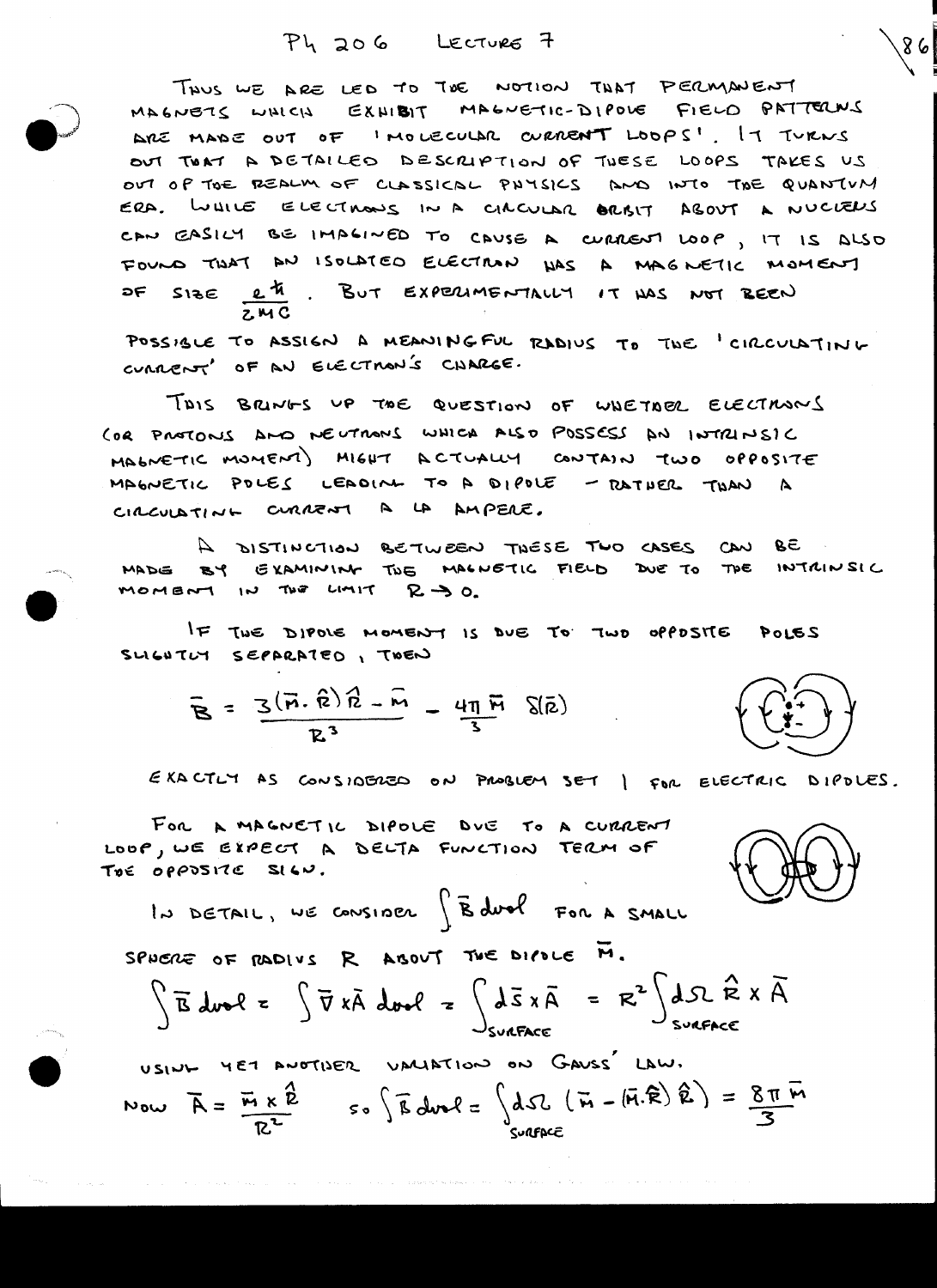NEVICE  $\bar{R} = \frac{3(\bar{w} \cdot \hat{R})\hat{R} - \bar{w}}{2^3} + \frac{8\bar{w} \cdot \bar{w}}{3}$ FOR CURRENTS.

CERTAIN EXPERIMENTS IN ATOMIC SPECTROSCOPY ACTUALLY PROBE THE MAGNETIC FIELD STRENGTH AT R=0 (THE SO-CALLED WIPERFINE INTERACTION), AND GIVE EVIDENCE IN FAUOR OF THE CURRENT-LOOP ORLEIN OF THE ELECTRONS MAGNETIC MOMENT. TWUS FAR AMPERE'S CLAIM IS STILL VALID!

FORCES AND TORQUES ON A MAGNETIC BIPOLE

SUPPOSE A MAGNETIC DIPOLE OF CONSTANT MAGNITUDE M IS SUBJECT TO AN EXTERNAL MAGNETIC FIELD. WHAT FORCES AND TORQUES DOES IT FEEL?

Our Fonce LAW From p 80 15  $\overline{F} = \frac{1}{2} \sqrt{3} \times \overline{B}$  above WE CAN EXPAND TWE EXTERNAL FIELD ABOUT THE CENTER OF TOE DIPOLE

$$
\overline{B}(\overline{Y}) = \overline{B}(\overline{O}) + (\overline{Y} \cdot \overline{V}) \overline{B}(\overline{O}) + \cdots
$$

 $so \quad \overline{F} = -\frac{1}{C} \overline{B} \omega x \int \overline{A} d\omega d \quad + \frac{1}{C} \int \overline{A} x (\overline{r} \cdot \overline{r}) \overline{B} \omega d \omega d \quad + \cdots$ 

THE FIRST INTEGRAL VANISHES FOR A STEADY CURRENT DISTRIBUTION AS BEFORE. THE SECOLO INTECTAL CAN BE MANIPULATED WITH CONSIDERABLE EFFORT INTO TWE FORM

 $\overline{F} = \overline{V}(\overline{n} \cdot \overline{B} \cdot e)$  =  $(\overline{n} \cdot \overline{V}) \overline{B} (\cdot)$  (using  $VxB|_{0} = 0$ <br>For the EXTEINAL FIELD) A DERIVATION: SWITCH FROM (F. Lool To Sevin.  $\overline{F} = \pm \mathcal{L} e^{\overline{u}'} \times (\overline{r}' \cdot \overline{v}) \overline{B} \omega + \cdots$ 

Look AT JUST THE K COMPONENT:  $F_x = \frac{1}{C} \leq e v_x \sqrt{(r \cdot v)} g_e(s) - \frac{1}{C} \frac{d}{s} \sqrt{v'_e(r \cdot v)} g_e(s)$ 

Now 
$$
\frac{1}{2} \leq e \int_{0}^{1} (\vec{r} \cdot \vec{r}) B_{g}(0) = \frac{1}{2} \leq e \int_{0}^{1} (\vec{r} \cdot \vec{r}) B_{g}(0)
$$
  
\n
$$
= \frac{1}{2C} \leq e \frac{d}{dt} \mathbf{V}_{g}(\vec{r} \cdot \vec{r}) B_{g}(0) + \frac{1}{2C} \leq e \left[ \int_{0}^{1} (\vec{r} \cdot \vec{r}) B_{g}(0) \right] - \int_{0}^{1} (\vec{r} \cdot \vec{r}) B_{g}(0) \Big]
$$
\n
$$
= \frac{1}{2C} \leq e \frac{d}{dt} \mathbf{V}_{g}(\vec{r} \cdot \vec{r}) B_{g}(0) + \frac{1}{2C} \leq e \left[ \int_{0}^{1} (\vec{r} \cdot \vec{r}) B_{g}(0) \right] - \int_{0}^{1} (\vec{r} \cdot \vec{r}) B_{g}(0) \Big]
$$
\n
$$
= \frac{1}{2C} \leq e \left[ (\Gamma^{1} \times \vec{r} \cdot \vec{r}) \times \vec{r} B_{g}(0) \right]_{0} = \left[ \vec{m} \times \vec{r} B_{g}(0) \right]_{0} = \frac{4e^{\frac{1}{2} \cdot \vec{r}}}{2\pi} - \frac{4e^{\frac{1}{2} \cdot \vec{r}}}{2\pi}
$$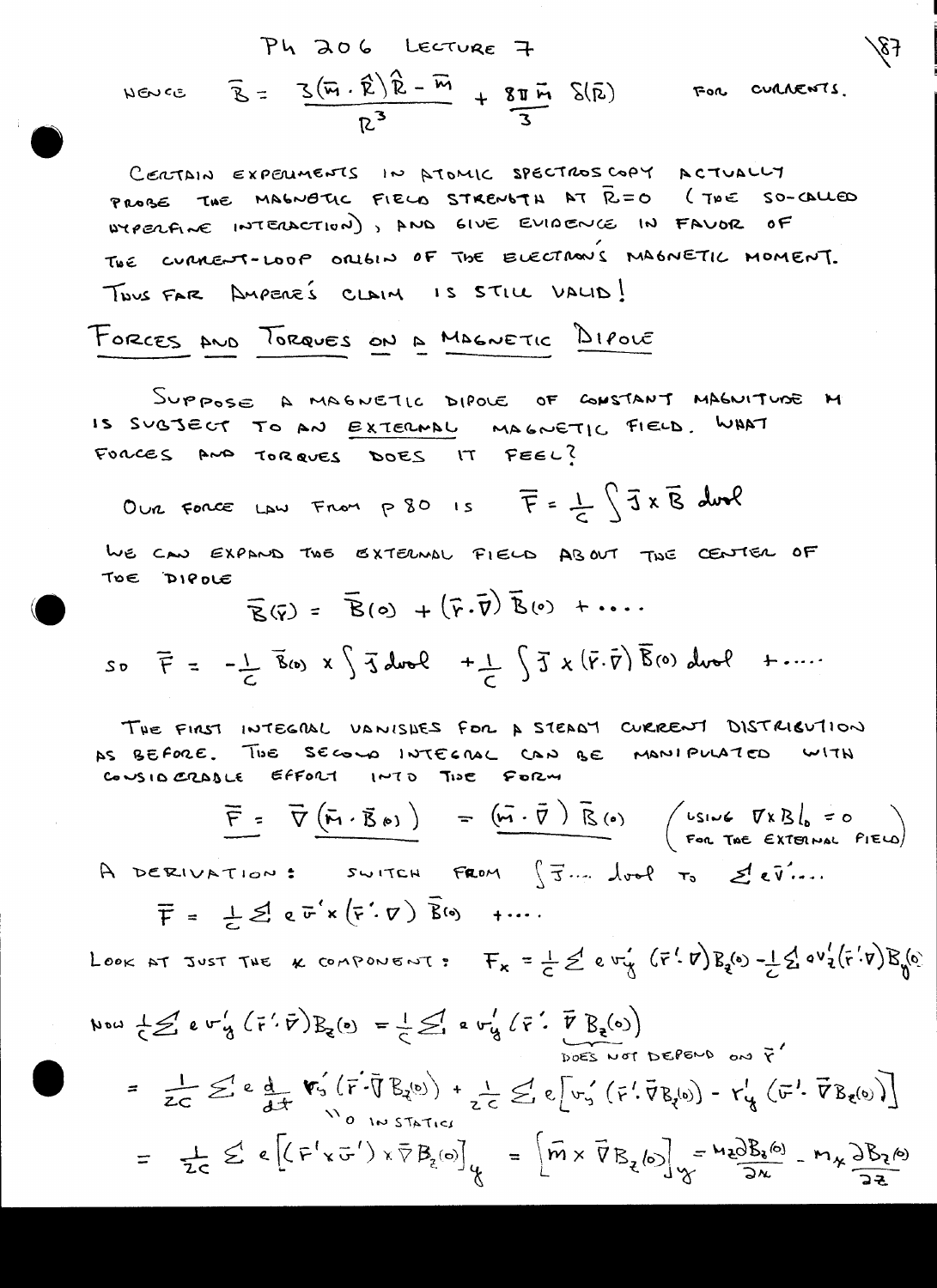20. 
$$
Fx = mx \frac{3Bx(0)}{3x} = \frac{1}{2}(\vec{a} \cdot \vec{B}(0)) = (m \cdot \vec{b})\vec{B}(0) = 0
$$
 for the stream of ref. 6)

\n21.  $\vec{B} = \frac{3}{2}(\vec{b} \cdot \vec{B}(0)) = m \cdot \vec{b} \cdot \vec{B}(0) = 0$  for the stream of ref. 6)

\n22.  $\vec{b} = \frac{3}{2}(\vec{b} \cdot \vec{B}(0)) = m \cdot \vec{b} \cdot \vec{B}(0) = 0$  for the stream of ref. 6)

\n23.  $\vec{b} = \frac{3}{2}(\vec{b} \cdot \vec{B}(0)) = m \cdot \vec{b} \cdot \vec{B}(0)$ 

\n34.  $\vec{b} = \frac{3}{2}(\vec{b} \cdot \vec{B}(0)) = 0$ 

\n35.  $\vec{b} = \frac{3}{2}(\vec{b} \cdot \vec{B}(0)) = 0$ 

\n36.  $\vec{b} = \frac{3}{2}(\vec{b} \cdot \vec{B}(0)) = 0$ 

\n37.  $\vec{a} = \frac{3}{2}(\vec{b} \cdot \vec{B}(0)) = 0$ 

\n38.  $\vec{b} = \frac{3}{2}(\vec{b} \cdot \vec{B}(0)) = 0$ 

\n39.  $\vec{a} = \frac{3}{2}(\vec{b} \cdot \vec{B}(0)) = 0$ 

\n31.  $\vec{a} = \frac{3}{2}(\vec{b} \cdot \vec{B}(0)) = 0$ 

\n32.  $\vec{a} = \frac{3}{2}(\vec{b} \cdot \vec{B}(0)) = 0$ 

\n33.  $\vec{a} = \frac{3}{2}(\vec{b} \cdot \vec{B}(0)) = 0$ 

\n34.  $\vec{a} = \frac{3}{2}(\vec{b} \cdot \vec{B}(0)) = 0$ 

\n35.  $\vec{b} = \frac{3}{2}(\vec{b} \cdot \vec{B}(0)) = 0$ 

\n36.  $\vec{b} = \$ 

IF WE SET U = ENERGY STORED IN GNFLGURATION OF TOE OIPOLE

$$
T_{\text{new}}
$$
  $F = -\overline{V}U$   $50 \qquad U = -\overline{M} \cdot \overline{B}(0)$ 

WE CAN VELIFY THE VALIBITY OF THIS LAST ARGUMENT BY CONSIDERING TUE TORQUE!

$$
\overrightarrow{N} = \frac{1}{C} \int \overrightarrow{r} \times (\overrightarrow{j} \times \overrightarrow{R}) d\omega R \approx \frac{1}{C} \int \overrightarrow{r} \times (\overrightarrow{j} \times R_{(0)}) d\omega P + \cdots
$$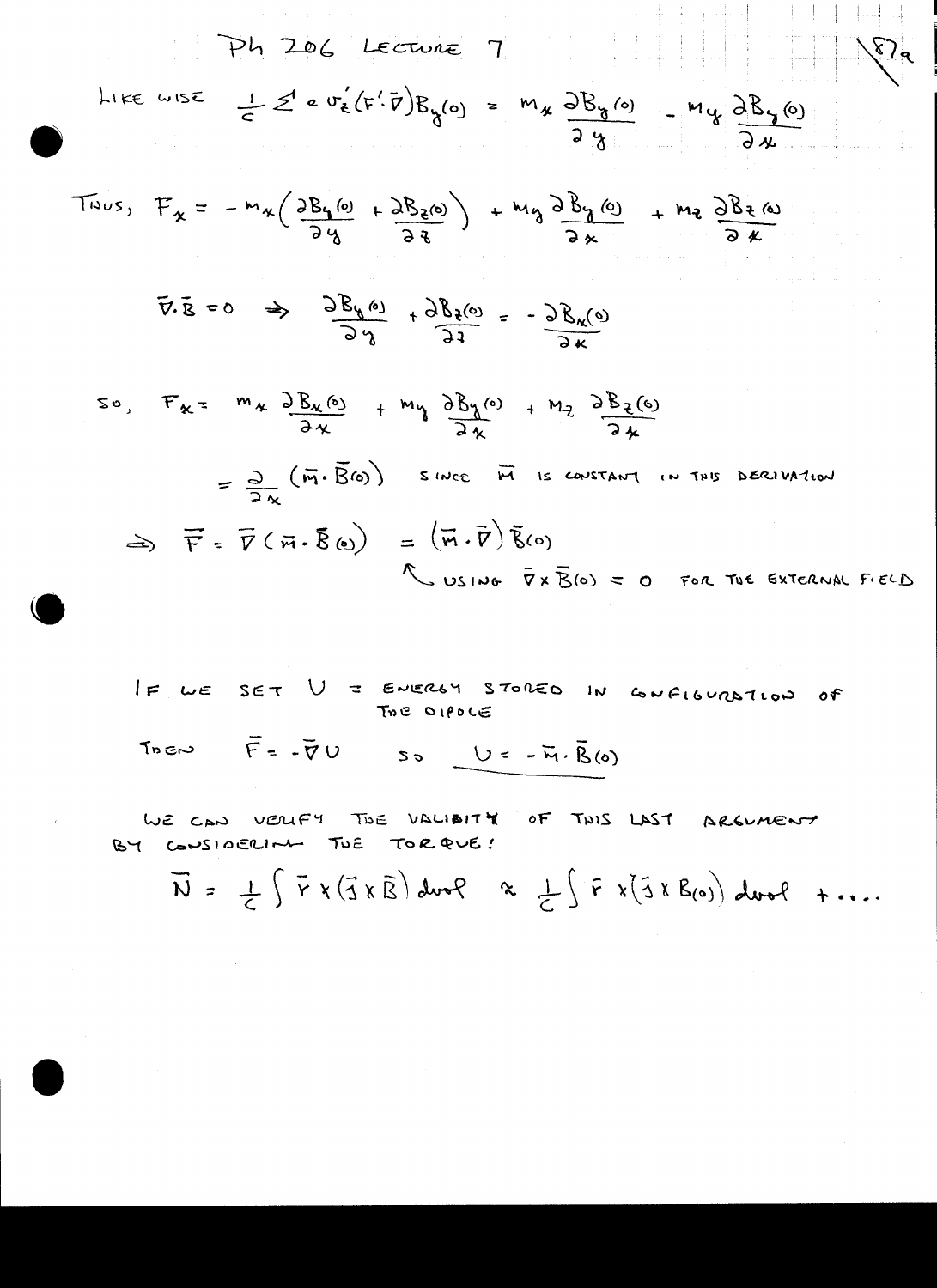WE CAN MAVIPULATE THIS MORE EASILY BY REVERTING TO A DESCRIPTION INVOLUING INDIVIOUAL CUARGES:  $\vec{v}$  =  $\mathcal{L} \triangleq (\vec{r} \times (\vec{v} \times \vec{B}\omega)) = \mathcal{L} \triangleq ((\vec{r} \cdot \vec{B}\omega)) \vec{v} - (\vec{r} \cdot \vec{r}) B\omega).$ 

 $P_0 \omega$   $\leq e(\bar{r}\cdot\bar{r}) = \frac{1}{2} \frac{d}{dt} \leq e r^2 = 0$  For STEADY CURRENTS.

\n Like wise: 
$$
\sum_{C} \frac{e}{c} (\vec{r} \cdot \vec{B}_{\omega}) \cdot \vec{r} = \frac{1}{2} \frac{d}{d\tau} \sum_{C} \frac{e}{c} \vec{r} (\vec{r} \cdot \vec{B}_{\omega}) + \frac{1}{2c} \sum_{C} (r \cdot \vec{r} \cdot \vec{a}) \times B(\omega)
$$
\n

\n\n So:  $\vec{D} = \vec{n} \times \vec{B}(\omega) + \cdots$ \n

THIS IS CONSISTENT WITH OUR ENERGY RELATION U= - M. BOO) AS WE FOUND WHEN CONSIDERING ELECTRIC DIPODES.

## EXAMPLE LARMOR PRECESSION

SUPPOSE WE SOME NOW WAVE A PARTICLE OF CHARGE 2, MASS M IN A CIRCULAR ORBIT OF RADIUS Y, MOVING WITH UNIFORM VELOCITY U.

THEN THE MANDNETIC MOMENT IS  $\overline{M} = \frac{1}{2C} \overline{r} \times e^{\overline{r}} = \frac{Q \Gamma \Gamma}{2C} \overline{h}$ 

WERE A 2 NORMAL TO THE ORBIT.

BUT THE ANGULAR MOMENTUM ABOUT THE CENTER IS  $\overline{L} = \overline{r} \times m\overline{w}$  = MYV  $\overline{w}$ 

$$
s_0 \quad \bar{m} = \underbrace{e}_{\bar{z}mc} \bar{L} \equiv \Gamma \bar{L}
$$

( AN ELECTRON ARS MAGNETIC MOMENT et AND

INTRINSIC ANGULAR MOMENTUM (SPIN) OF  $\frac{1}{2}$ . THUS THESE TWO QUANTITIES ARE RELATED IN A NON-CLASSICAL WAY

IF OUR ORBITING CHARGE IS SUBJECTED TO A MAGNETIC FIELD  $\overline{B}$ , Then  $\overrightarrow{n} = \overrightarrow{n} \times \overrightarrow{R} = \frac{d\overrightarrow{L}}{dt}$ , so  $\frac{d\overrightarrow{L}}{dt} = \overrightarrow{\Gamma} \overrightarrow{L} \times \overrightarrow{B} = -\overrightarrow{\Gamma} \overrightarrow{R} \times \overrightarrow{L}$ . WE RECOGNIZE TWIS AS IMPLYING STEADY PRECESSION OF L (AGO F)

AGOVI  $\overline{B}$  AT RATE  $\overline{SL} = -\overline{MB}$ .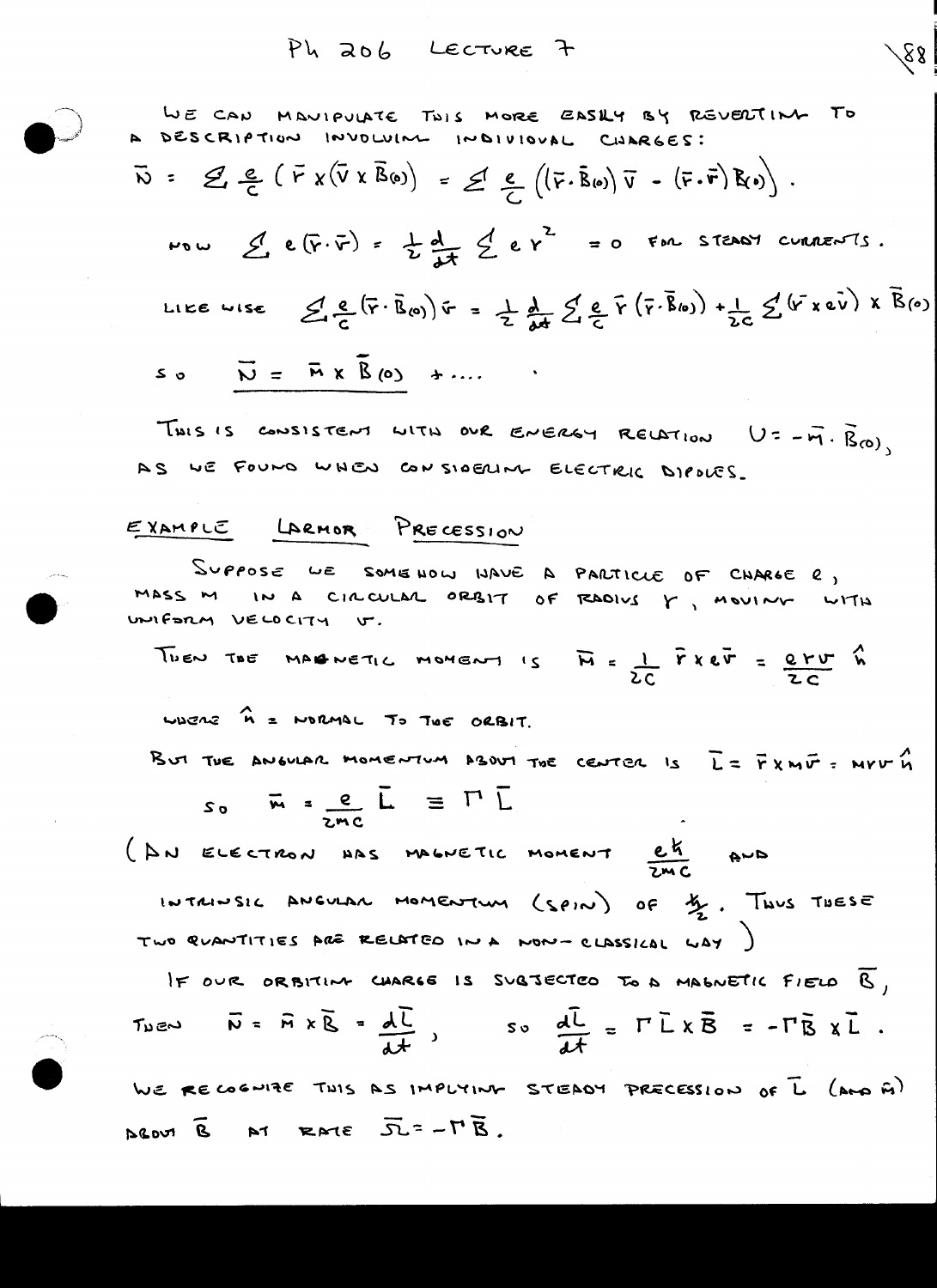IN 1915 EINSTEIN NU DE HAAS CARRIED OUT  $M$ EXPERIMENT DESIGNED TO LOOK FOR THE ANGULAR MOMENTUM ASSOCIATED WITH TWE MAGNETISATION. THEY FELT THIS WOULD BE CLEAR EVIDENCE FOR THE EXISTENCE OF THE 'ATOMIC CURRENTS' OF AMPERE - AS OPPOSED TO MAGNETIC MONOPOLES.

88 a

THEY HUNG A MAGNETISED IRON CYLINDER FROM A THIN WIRE - AM THEN DEMAGNETISED THE IRON WITH AN ELECTROMAGNET NOT IN PHYSICAL CONTACT WITH THE IRON CYLINDER. WHEN THE MAGUETISATION HAS UNUISHED, TUE ANGULAR MOMENTUM OF THE ROD WILL HAVE CHANGED BY

$$
\Delta L = \frac{2MC}{e} \overline{M_0}
$$

AND THE CYLINDER WILL RE ROTATING!

EINSTEIN AND DE HAAS CLAIMED TO HAVE VELIFIED TOE ARDVE RECATION TO WITHIN 10%. HOWEVER, OTHER EXPERIMENTS IN TOE FOLLOWING VEALS (INCLUDING ONE AT PRINCETON) SHOWED

$$
\overline{AC} = \frac{mc}{e} \overline{M}_{0}
$$

EVENTUALLY TWIS WAS INTERPACTED AS EVIDENCE TINT THE ELECTRON UNS INTRINSIC ANSULAR MOMENTUM AND MASNETIC MOMENT RELATED BY

$$
m = \frac{e}{mc} L = \frac{ek}{arc}
$$

OF COURSE, IF WE ALLOW AN ELECTRON TO HAVE INTRINSIL ANGULAR MOMENTUM, PERHAPS A MAGNETIC MONDPOLE COULD HAVE SOME ALSO ....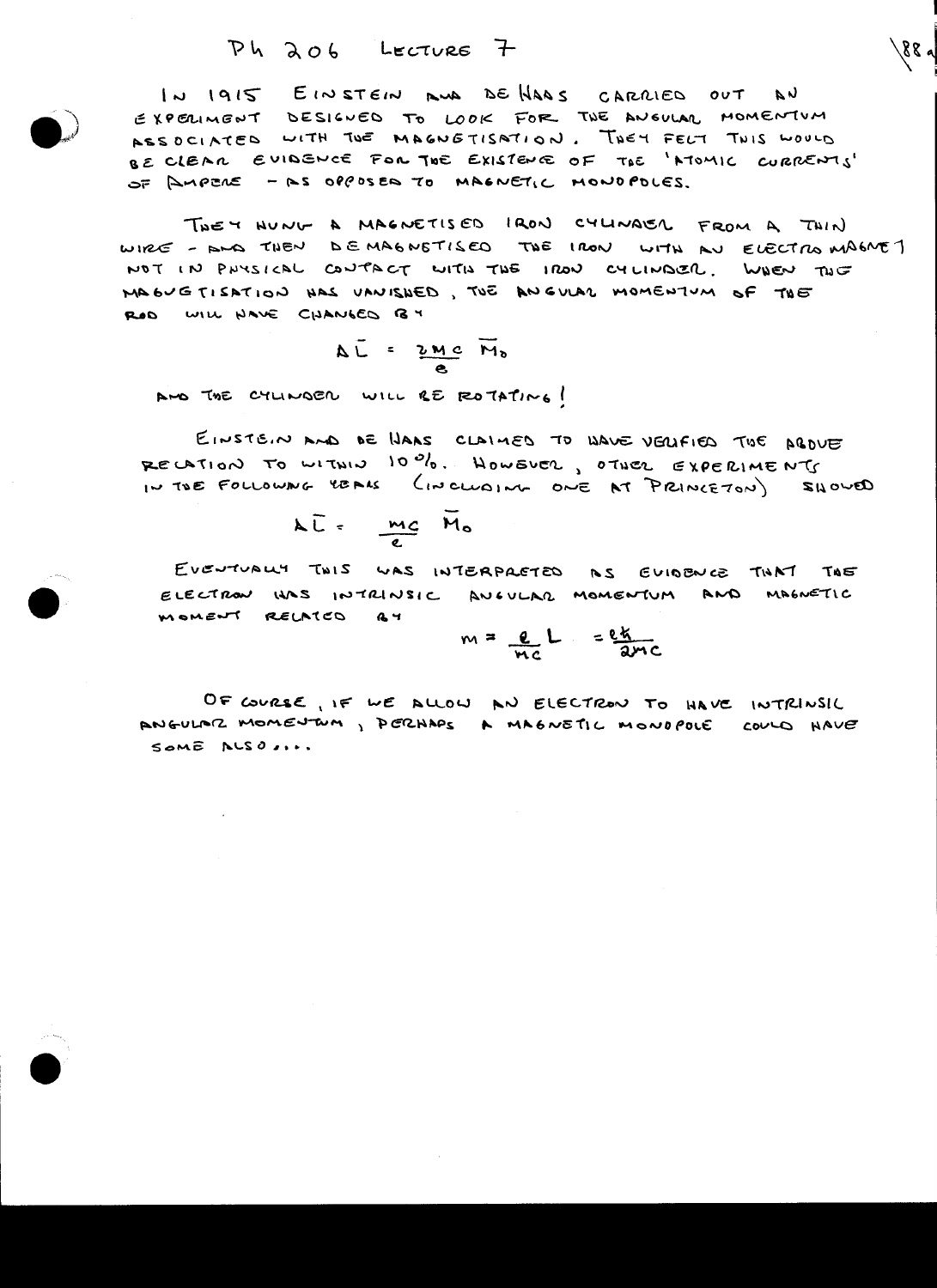HISTORICAL MOTE ON TUE CONCEPT OF CURRENT

 $\int$  SEE ALSO TUE BOOK: J.Z. BUCH WALD, FROM MAXWELL TO MICROPHYSICS

JUST AS MAXWELL'S VIEW OF CHARGE (P. 239 ; SEC. III, VOL I OF TREATISE) WAS DIFFERENT FROM OURS, SO WAS HIS VIEW OF ELECTRICAL CURRENTS.

881

WE THINK OF CURRENT AS DUE TO THE MOTION OF POINT CHARGES. THE CURRENT DENSITY CAN BE WRITTEN J = P+U+ + P-U- (FOR + 2 - CHARGES WITH DIFFERENT VELOCITIES). WE INTERPRET TOE OSSERVED RELATION  $\vec{\mathcal{A}}$  =  $\vec{\mathcal{A}}$  E AS DUE TO INECASTIC COLLISIONS OF ELECTRONS, RESULTING IN LOSS OF ENERGY FROM THE ELECTROMAGNETIC FIELD AT A RATE  $p\bar{v}\cdot E = E'$ 

IN MAXWELL'S VIEN CHARGE IS A REINTERPRETATION OF ELECTRIC DISPACEMENT TUM URS NONZERO DIVERGENCE! P=  $\overline{v}\cdot\overline{D}/4\pi$ .

SO IF THE DISPLACEMENT D WERE TIME DEPENDENT IT APPEARED NATURAL To MAXWELL TO ASSOCIATE THIS WITH A 1 DISPLACE MENT CURRENT', (1/4T) 3 B/26 TWS CURRENT, HOWEVER, DISSIPATES NO ENERGY.

MORE PROBLEMATIC IN MAXWELL'S VIEW WAS THE CONDUCTION CURRENT J THAT DISSIPATED ENERGY. MAXWELL SEEMS TO HAVE DEVELOPED A PRE-DRUDE MODEL (SEC. !!) IN WHICH ELECTRIC DISPUSEMENT WAS NOT STEADY ON THE MICRO SCALE - BUT ROSE RAPIDLY UNTIL SOME KIND OF BREAZOOWN' OCCURED IN WHICH THE FIELD EVERGY ECT/8TT WAS DISSIPALED. He CONSIDERED THE RATIO E/6 TO SET THE TIME SCALE FOR THIS PROCESS, AND NOTED THAT THIS IS QUITE SHORT IN METALS.

ANOTHEROBSCURE POINT IN MAXWELL'S VIEW WAS  $A<sub>0</sub>$ ELECTROMAGNETISM PRODUCES MECHANICAL FORCE ON CONDUCTORS. HE WROTE (THE EQUIVALENT OF)  $\overline{F}$ =  $\overline{3}/6 \times \overline{8}$  FOR THE FORCE ON A (SEC. 603) BUT ARGUED THAT CURRENT CARRYING COUDUCTOR THE CURRENT ITSELF EXPERIENCED NO FORCE (SEC. SOI).

THE HALL EFFECT (1880) WAS THE FIRST EVIDENCE TINT IS VIEW WAS WRONG.

HEAVISIDE (1889) WAS THE FIRST TO WRITE  $\overline{F}$ =  $q(\overline{E} + \frac{\overline{v}}{2} \times \overline{B})$  for the FIRST NE WAS VERY UNCOMFORTABLE WITH THE IDEA THAT ALL CHARGE RESIDES ON SMALL PARTICLES IN CONTRAST TO THE NOTION THAT CHARGE IS A MANIFESTATION OF STRAIN ON THE ETHER.

IT WAS LEFT TO H.A. LORENTZ IN THE LATE  $1890'_{5}$  TO DEVELOP TUE MODERN' VIEW IN WHICH ELECTRICITY IS BASED ON ELECTRONS.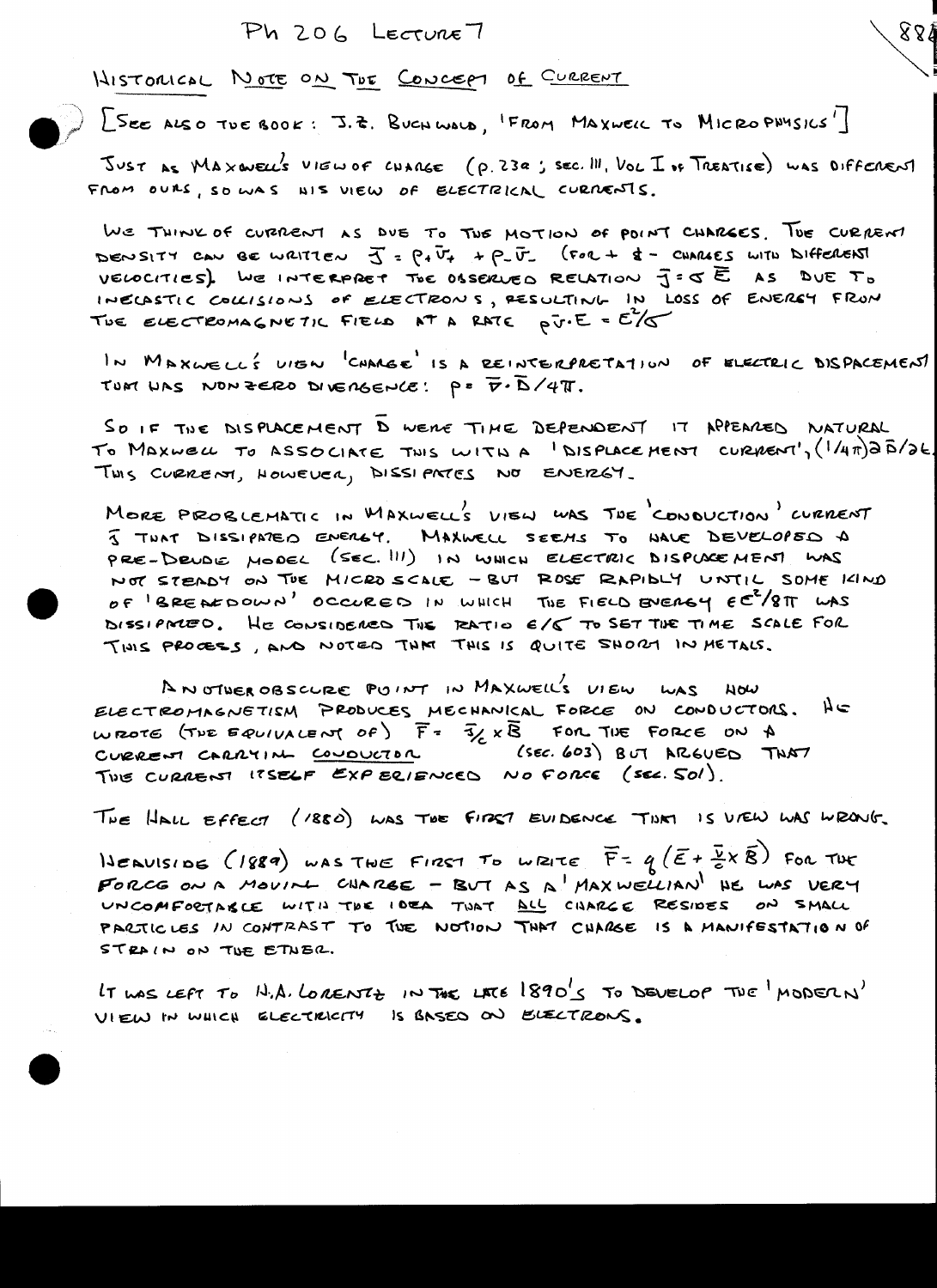ELECTROMAGNETIC FORCE.

 $\frac{6}{5}$ 

 $[501]$ 

air, or passes through a magnet, or soft iron, or any other substance, whether paramagnetic or diamagnetic.

depends on the surface-integral of the magnetic induction through any surface bounded by that circuit. If by any given motion of there will be a mechanical force tending to move the conductor 500.] When a circuit is placed in a magnetic field the mutual action between the current and the other constituents of the field the circuit, or of part of it, this surface-integral can be increased, or the portion of the conductor in the given manner.

integral is motion of the conductor perpendicular to the direction The kind of motion of the conductor which increases the surfaceof the current and across the lines of induction.



Relations between the positive directions of motion and of rotation indicated by three right-handed screws.

portional to the strength of the current at any point, and to the magnetic induction at the same point, then the force on unit of length of the conductor is numerically equal to the area of this parallelogram, and is perpendicular to its plane, and acts in the direction in which the motion of turning the handle of a righthanded screw from the direction of the current to the direction If a parallelogram be drawn, whose sides are parallel and proof the magnetic induction would cause the screw to move.

Hence we have a new electromagnetic definition of a line of

RECAPITULATION.

magnetic induction. It is that line to which the force on the conductor is always perpendicular.

current be transmitted, the conductor carrying it will experience It may also be defined as a line along which, if an electric no force.

may or may not be accompanied by a change of position of the electric current which it carries. [But if the current itself be free of wires, then, when a constant magnetic force is made to act on the system, the path of the current through the conductors is not induction currents, have subsided, the distribution of the current will be found to be the same as if no magnetic force were in force which urges a conductor carrying a current across the lines of magnetic force, acts, not on the electric current, but on the conductor which carries it. If the conductor be a rotating disk or a fluid it will move in obedience to this force, and this motion to choose any path through a fixed solid conductor or a network permanently altered, but after certain transient phenomena, called 501.] It must be carefully remembered, that the mechanical action.<sup>1\*</sup>

The only force which acts on electric currents is electromotive force, which must be distinguished from the mechanical force which is the subject of this chapter.  $*$  {Mr. Hall has discovered  $\langle Pbil$ .  $Mag$ , ix, p. 225, x, p. 301, 1880) that a steady magnetic field does alightly alter the distribution of currents in most conductors, so that the statement in brackets must be regarded

OF MAXWELLS TREATEE Vol<br>J Fron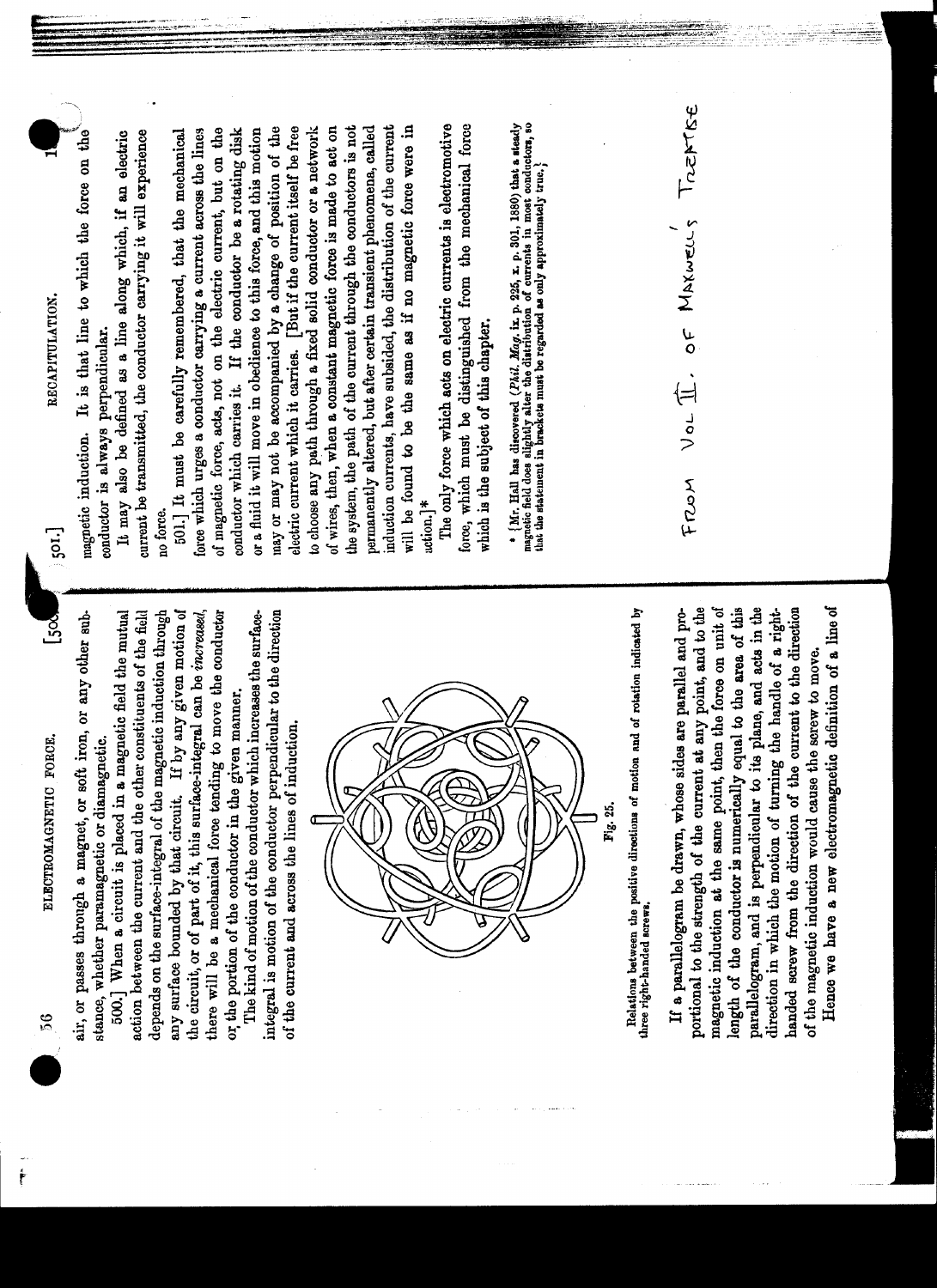The HOLL Effect

IN 1879 C. HALL WAS A GRADUATE STUDENT AT JOHNS HOPKINS UNDEL ROWLAND, AND HE WAS PUZZLED BY MAXWELL'S SEC. SO IN WHICH IT IS CLAIMED THAT ELECTRIC CURRENTS ARE UNAFFECTED BY MAGNETIC FIELDS - ONLY THE CONDUCTOR TUNT CARRIES TOE CURRENT WAS THOUGHT TO EXPERIENCE TUE 3/ XB FORCE.

HALL'S NOTEROOK, NOV. 1879:



HALL'S EXPERIMENT: ('MODERN' DESCRIPTION)

CURRENT FLOWS IN A CONDUCTOR TUPTI IS IN A MAGNETIC FIELD B 1 To I. TUEN CUARGE & MOVING WITH VELOCITY U FEELS FORCE & Y B ALONG LINE AB.

CHARGES REARRANCE IN THE CONOVCTOR UNTIL A FIELD EN IS CREATED ALONA THE AB DIRECTION TO CANCEL THE  $58B$  FORCE.

If electricity were an incompressible fluid it might be acted on in a particular direction without moving in that direction. I took an example like this. Suppose a stream of water flowing in a perfectly smooth pipe which is however loosely fitted with gravel. The water will meet with resistance from the gravel but none from the pipe at least no frictional resistance. Suppose now some body brought near the pipe which has the power of attracting a stream of water. The water would evidently be pressed against the side of the pipe but being incompressible and, with the gravel, completely filling the pipe, it could not move in the direction of the pressure and the result would simply be a state of stress without any actual change of course by the stream. ["It is evident however that in such a case the pipe might be tapped on the side toward the attracting object and a second pipe applied to the orifice" crossed out.] It is evident however that if a hole were made transversely through the pipe in the direction of the pressure and the two orifices thus made were connected by a second pipe, water would flow out toward the attracting object and in at the opposite orifice. This supposes of course that the attracting object acts upon the current flowing in one direction without acting, equally at least, upon the current in the other direction.

 $88<$ 

Nov. 4th, '79. I mean by this that the attracting object is supposed to act, not upon the water at rest and under all circumstance, but only when the water is flowing and flowing in a certain direction or the opposite. In this way I arrived at the conclusion that in order to show conclusively that the magnet does not affect the current at all I must show not merely that there was no actual deflection of the current which seemed to be already shown by my experiments on resistance, but further that there was no tendency of the current to move. In order to do this I tried to repeat an experiment which Prof. Rowland had once tried without any positive result.

 $\overline{F}$  = 0 =  $gE_{H} + g\psi B$ . THUS  $E_{H} = -\psi B = (\nu_{A}-\nu_{B})/E$   $\nu$ -TH AB.

- $l$ . If THE MOUING CHARGES WENE POSITIVE, + CHARGE WOULD ACCUMULATE ALOME EDGE A AND VA-VEDD. BUT IF THE CHARGES WERE NEGATIVE, - CHARGE WOULD ACCUMULATE METALS THE CHARGE THAT MOVES IN METALS IS NEGATIVE!
- 2. HACL REARABINGED MIS FORMULA SLIGHTLY AND REPORTED THE QUANTITY RH  $E_{\mu}$ = -  $R_{\mu}$   $1B$  = -  $R_{\mu}$   $nq$   $v$   $B$  , vorth  $C$   $nq$   $nq$   $nq$   $nq$   $nq$   $nq$ DEFINED BY 1 IS N q U WUELD N = # OF CAARGES/ VOLUME. COMPARING WITH ABOVE WE CAN INTERPRET  $R_{13} = \frac{1}{192}$ . So IF q is KNOWN, THEN IN CAN BE DETERMINED. Bur q = qe was not Known in Hall's TIME! INSTEAD, USE J = 6 E. WHERE E. Is THE FIELD CREATED BY THE BATTERY IN THE CONDUCTIE, THES EIN = RIS EOB = - V B so  $v = cR_H \le E_0$ . For correr,  $R_H = 6 \times i^{2C}$  casuvers,  $\le a \times i^{2C}$ cas
- THEN FOR  $E_0 = \frac{I_{vort}}{C_{m}} = \frac{1}{300}C9S$ ,  $V = 50$  cm/sec. THIS WAS THE PIRST INDICATION OF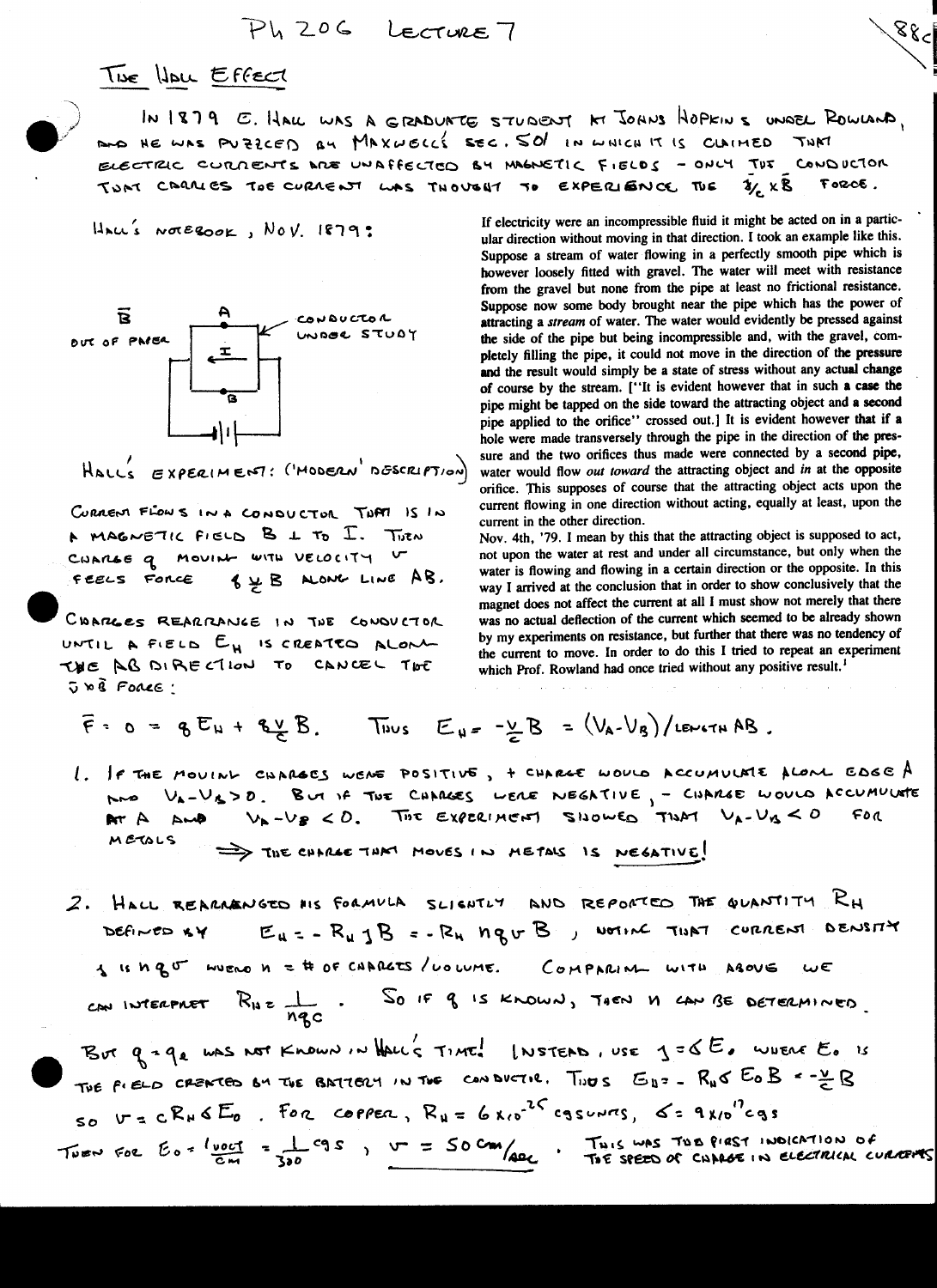

THAT IS, WE CAN CALCULATE THE NUMBER OF LINKS OF TWO LOOPS (= A KNOT) BY A GEOME TRIC INTEGRAL OVER THE LOOPS. THE NUMBER MIS INDEPENDED OF TUE SHAPE OF THE LOOPS!

THIS RESULT IS DUE TO GAUSS (1833), AMD IS THE FOUNDATION OF KNOT TISEORY. SEE, MAXWELL, SECS. 417-422 (P. 39, VOL. II, DOVER REPRINT EDITION)

ALSO SEE, A.C. HIRSHFELD, AM. J. PHYS. 66, 1060 (1998).

KNOTS ARE A TWISTY BUSINESS! THE LOOPS SHOWN ARE INTERTWINED, BUT THE LINKING NUMBER M OP GAUSS IS ZERO...

![](_page_19_Picture_5.jpeg)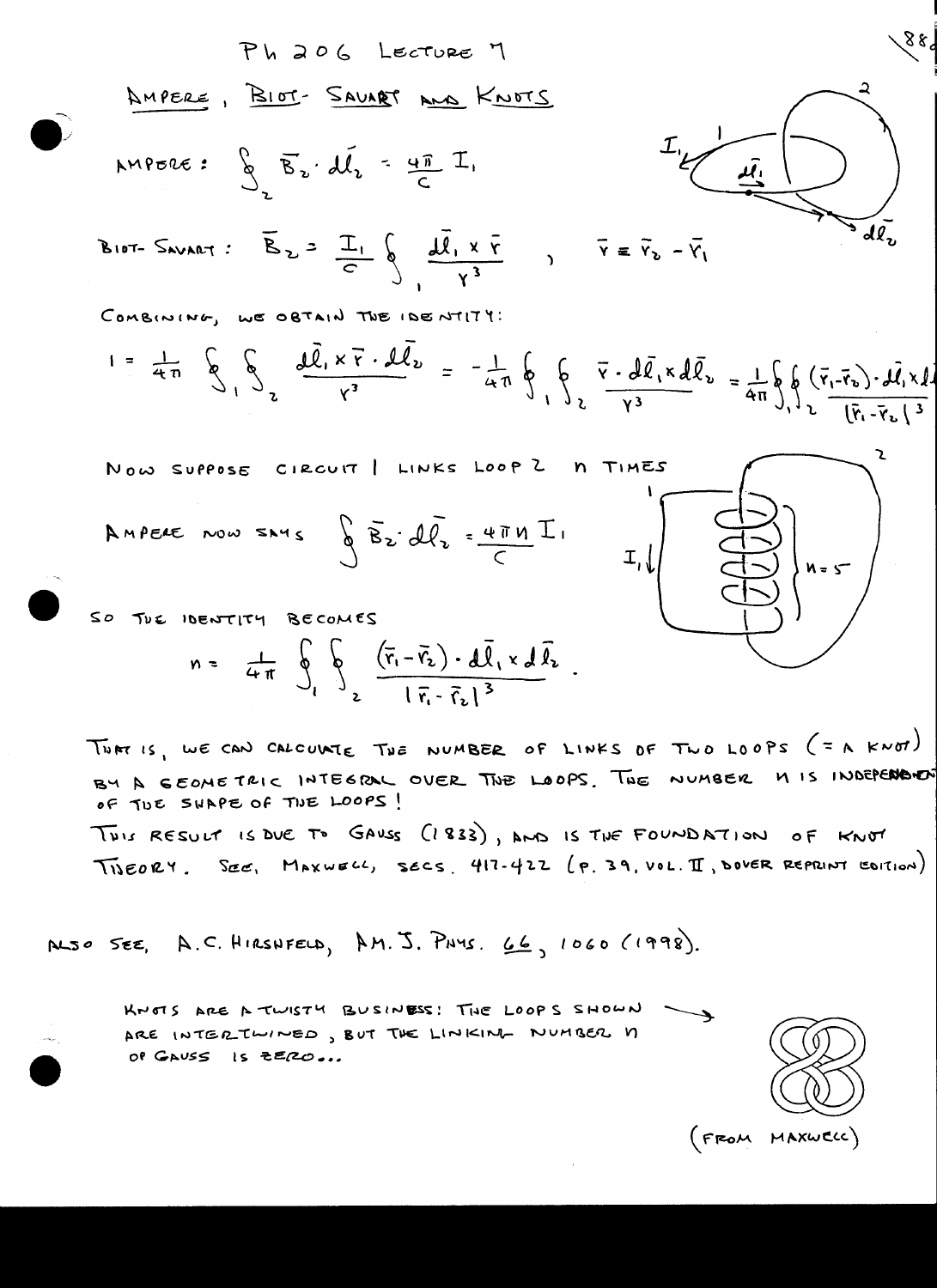SOLID ANGLE, MAGNETIC SCALAR POTENTIAL AND KNOTS

GAVES ALSO THOUGHT OF ANOTHER INTERESTING VIEW OF KNOTS & MAGNETISM. てん个 THIS RELATES TO SOLID ANGLE:  $SL = \int_{\sqrt{2}} \frac{\hat{r} \cdot \hat{dS}}{r^2} = \int_{\sqrt{2}} \frac{\vec{r} \cdot d\vec{S}}{r^3}$ 

 $88<sub>e</sub>$ 

WHERE F POINTS FROM THE OBSERVER TO THE SURFACE. SUPPOSE THE SURFACE SIS BOUNDED BY A CURRENT LOOR

 $\overline{B}(kt\sigma) = -\frac{1}{C}\oint d\overline{l} \times \overline{r}$  . NOTE THE SIGN. THE USUAL IS THEY BIOT- SAVART SAY THAT F POINTS FROM CURRENT OSSERVER. ٣٥

THIS CAN BE RELATED TO SOLID ANGLE BY AN AMUSING TRICK. SUPPOSE THE OBSEQUER IS DISPIDEED BY A SMAIL AMOUNT dw. THE SOLID ANGLE SUSTENDED BY THE CIRCUIT THEN CHANGES BY

$$
\Delta S2 = \overline{\nabla}S2 \cdot d\overline{w}.
$$

BUT THIS CHANGE IS EQUIVALENT TO THAT DUE TO DISPLACIAL THE CIRCUIT BY LŠ - LE AND LEAVINL THE OBSERVER FIXED. IN THIS CASE, THE CHANGE IN SOLID ANGLE IS JUST THAT OF THE BAMD OF HEIGHT - LU THAT RUNS AROUND TOE LOOP

$$
S\overline{s} = (-d\overline{u}) \times d\overline{\overline{l}} = d\overline{l} \times d\overline{u}
$$
  
\n
$$
S\overline{s} = \frac{\overline{r} \cdot d\overline{l} \times d\overline{u}}{r \cdot s} = -d\overline{u} \cdot \frac{d\overline{l} \times \overline{r}}{r \cdot s}
$$
  
\n
$$
dS\overline{s} = \frac{\overline{r} \cdot d\overline{l} \times d\overline{u}}{r \cdot s} = -d\overline{u} \cdot \frac{\overline{d} \overline{l} \times \overline{r}}{r \cdot s} = \overline{v}S \cdot d\overline{u}
$$
  
\n
$$
\Rightarrow \overline{v}S\overline{s} = -\int \frac{d\overline{l} \times \overline{r}}{r \cdot s} = \frac{c}{\overline{L}} \overline{B}
$$
  
\nSo  $\overline{B} = -\overline{v} \phi_{M}$  where  $\overline{\Phi}_{M} = -\frac{T}{c} \Omega$  (norm. The size of  $\overline{r}$ )

I'M IS CALLED THE MAGNETIC SCALAR POTENTIAL, IT ONLY APPLIES OUTSINE CURRENT DISTRIBUTIONS, WHERE  $\bar{\nabla}X\bar{B}=0$ . APPLYING THIS TO THE KNOT PROBLEM:

$$
\frac{4\pi n \mathcal{I}}{c} = \oint \overline{B} \cdot d\overline{l} = + \frac{\mathcal{I}}{c} \oint \overline{\nabla} S \cdot d\overline{l} \quad so \quad n = \frac{1}{4\pi} \oint \overline{\nabla} S \cdot d\overline{l}
$$